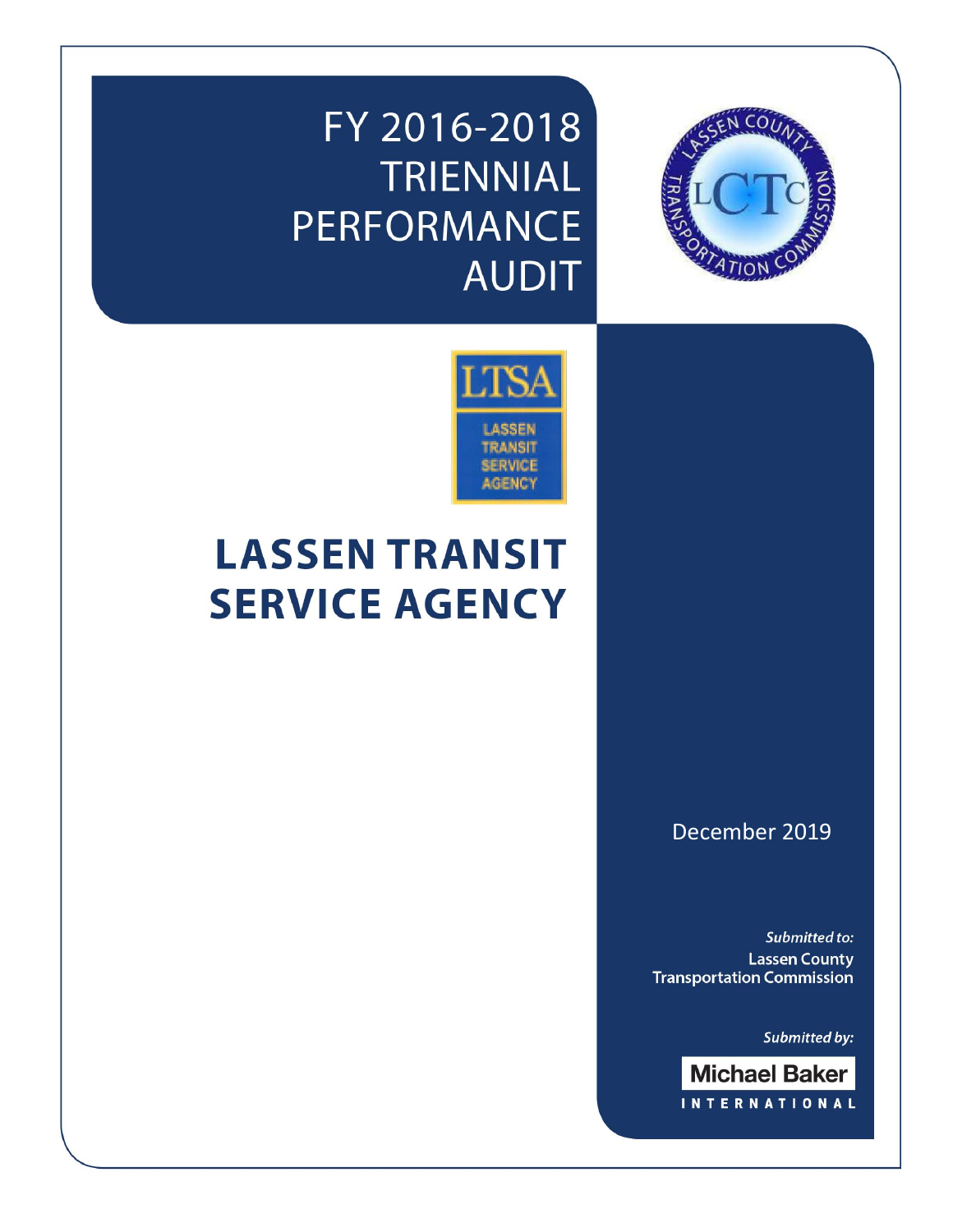# **TABLE OF CONTENTS**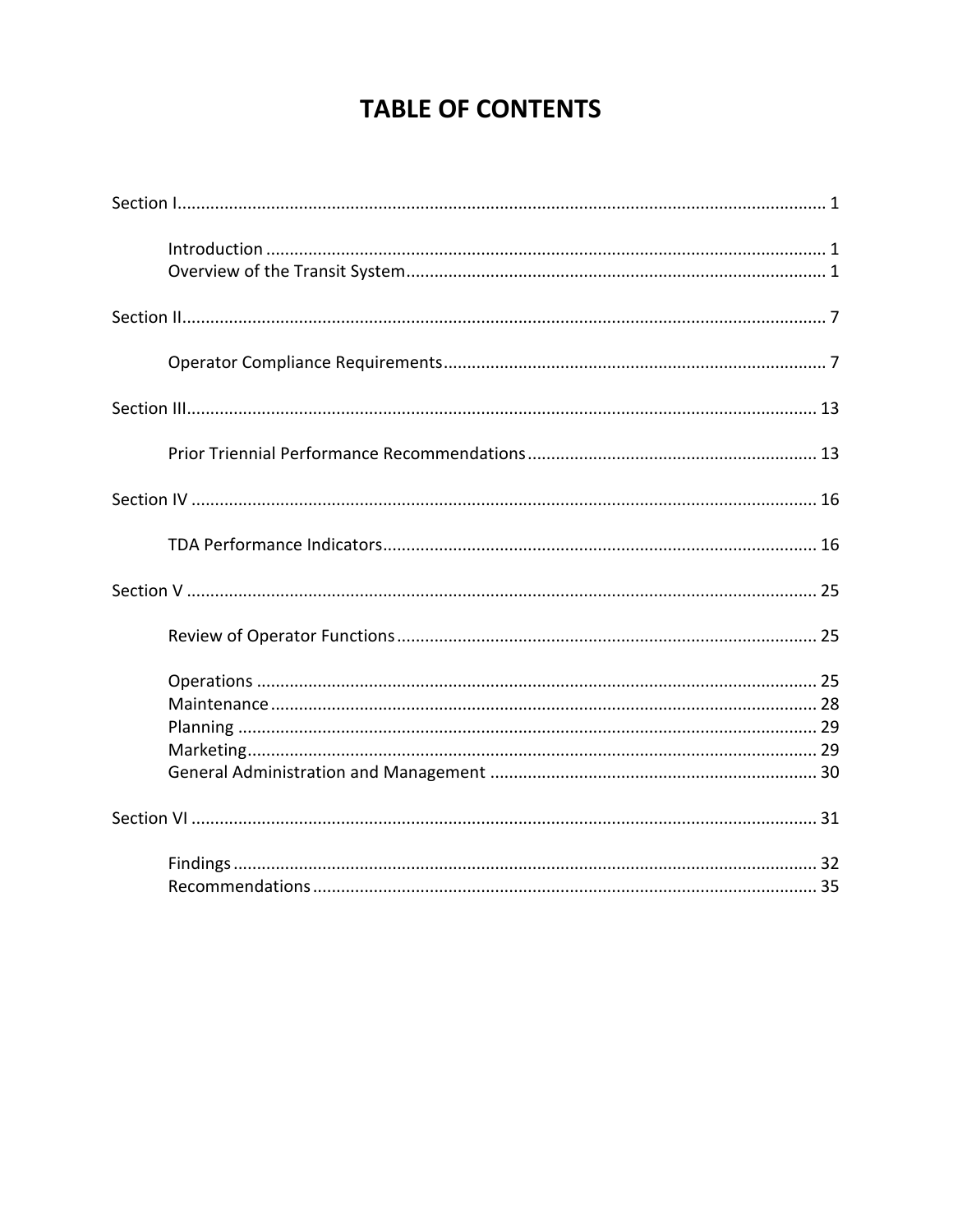# <span id="page-2-0"></span>**Section I**

# <span id="page-2-1"></span>**Introduction**

California's Transportation Development Act (TDA) requires that a triennial performance audit be conducted of public transit entities that receive TDA revenues. The performance audit serves to ensure accountability in the use of public transportation revenue.

The Lassen County Transportation Commission (LCTC) engaged Michael Baker International to conduct the TDA triennial performance audit of the public transit operators under its jurisdiction in Lassen County. This performance audit is conducted for Lassen Transit Service Agency (LTSA) covering the most recent triennial period, fiscal years (FY) 2015–16 through 2017–18.

The purpose of the performance audit is to evaluate LTSA's effectiveness and efficiency in its use of TDA funds to provide public transportation in its service area. This evaluation is required as a condition for continued receipt of these funds for public transportation purposes. In addition, the audit evaluates LTSA's compliance with the conditions specified in the California Public Utilities Code (PUC). This task involves ascertaining whether LTSA is meeting the PUC's reporting requirements. Moreover, the audit includes calculations of transit service performance indicators and a detailed review of transit administrative and operational functions. From the analysis that has been undertaken, a set of recommendations has been made which is intended to improve the performance of transit operations.

In summary, this TDA audit affords the opportunity for an independent, constructive, and objective evaluation of the organization and its operations that otherwise might not be available. The methodology for the audit included in-person interviews with LTSA staff and with the contract operator, collection and review of agency documents, data analysis, and on-site observations. The *Performance Audit Guidebook for Transit Operators and Regional Transportation Planning Entities* published by the California Department of Transportation (Caltrans) was used to guide in the development and conduct of the audit.

## <span id="page-2-2"></span>**Overview of the Transit System**

LTSA is responsible for overseeing the operation of the Lassen Rural Bus (LRB) public transit system. Lassen County was the operator of the public transportation system, which was governed by three members of the Lassen County Board of Supervisors and three members of the City of Susanville City Council. In July 2002, a Joint Powers Agreement (JPA) was signed between the County of Lassen and the City of Susanville creating LTSA. LTSA is tasked with the administration and operation of public transportation services within Lassen County under the jurisdiction of LCTC, the regional transportation planning agency (RTPA) for the County. The transit service is operated under contract by Paratransit Services, a private transportation company headquartered in Bremerton, Washington.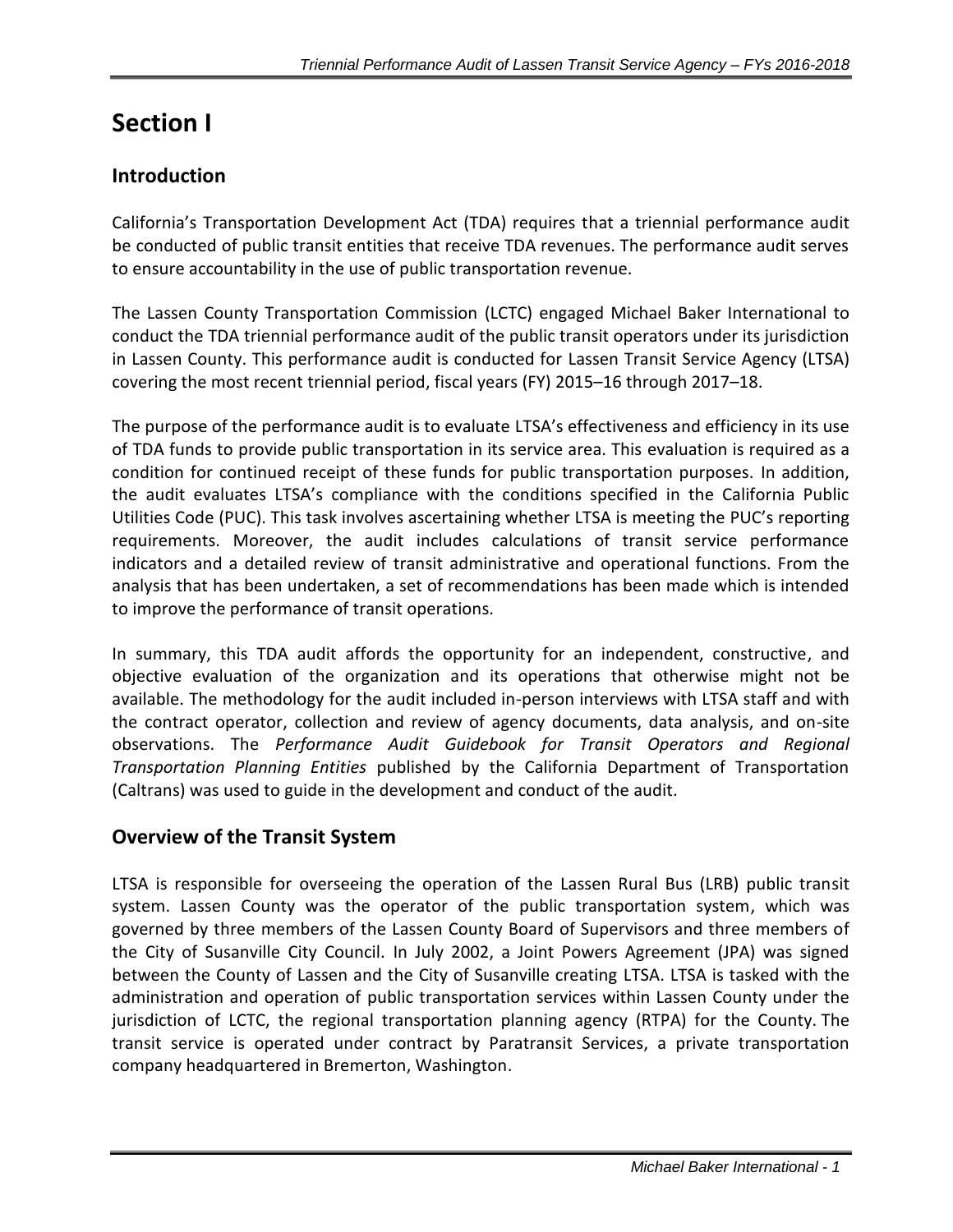Lassen County is located in northeastern California, topographically defined by the northern portion of Sierra Nevada Mountain Range and the Lassen National Forest. The county is bordered by Modoc County to the north, Plumas County to the south, Plumas and Shasta Counties to the west, and the state of Nevada to the east. It is the eighth largest of California's 58 counties in land area with its lower valleys generally above 4,000 feet and mountains rising to heights of 8,200 feet.

Major highways include US Highway 395 and State Routes (SR) 36, 44, and 139. US Highway 395 is the main north–south arterial, connecting Lassen County to Modoc County and Reno, Nevada. SR 36 is the main east–west arterial that connects with US Highway 395 in Susanville as well as providing access to Plumas County to the west. SR 139 runs north–south between Susanville and the community of Adin and the junction with SR 299. In addition, State Routes 70, 147, and 299 extend across parts of the county.

Lassen County was established and incorporated on April 1, 1864. The county was created from parts of Plumas and Shasta Counties and derives its name from Peter Lassen, a well-known trapper and one of John C. Fremont's guides. The local economy has traditionally been dominated by agriculture, mining, and timber. However, in recent decades the county's economy has been reliant on employment generated by federal and state correctional institutions as well as small retail, hospitality, and tourism sectors. The \$130 million agricultural sector in Lassen County comprises hay cultivation, livestock, nursery crops, and timber products.

A demographic snapshot of the county is presented in Table I-1:

| $-+++++++++$        |                   |                  |                          |                   |                  |
|---------------------|-------------------|------------------|--------------------------|-------------------|------------------|
|                     |                   | Change           | <b>Population 65</b>     |                   |                  |
|                     | <b>2010 US</b>    | from 2000        | <b>Years &amp; Older</b> | <b>2019 DOF</b>   | <b>Land Area</b> |
|                     | <b>Census</b>     | <b>US Census</b> | % (2010 US               | <b>Population</b> | (in square       |
| City/Jurisdiction   | <b>Population</b> | %                | Census)                  | <b>Estimates</b>  | miles)           |
| Total Lassen County | 34,895            | $+3.2%$          | 9.96%                    | 30,150            | 4,720.00         |
| City of Susanville  | 17,947            | +32.9%           | 6.60%                    | 15,008            | 8.03             |
| Unincorporated Area | 16,948            | $-16.6%$         | 13.51%                   | 15,142            | 4,711.97         |

**Lassen County Demographics**

**Table I-1**

*Source: 2010 US Census; California Department of Finance, 2019 Population Estimates*

The City of Susanville is the county seat and the county's only incorporated city. The county experienced a slight increase in population between the 2000 and 2010 US Censuses. Based on the 2010 Census, seniors compose about 10 percent of the county's population. The 2019 population for Lassen County is estimated to be 30,150 as reported by the California Department of Finance, a 13.5 percent decline from the 2010 Census figures. Other communities and census-designated places include Westwood, Clear Creek, Bieber, Johnstonville, Janesville, Standish, Litchfield, Herlong, Doyle, Milford, Leavitt Lake, Little Valley, Ravendale, Termo, and Madeline.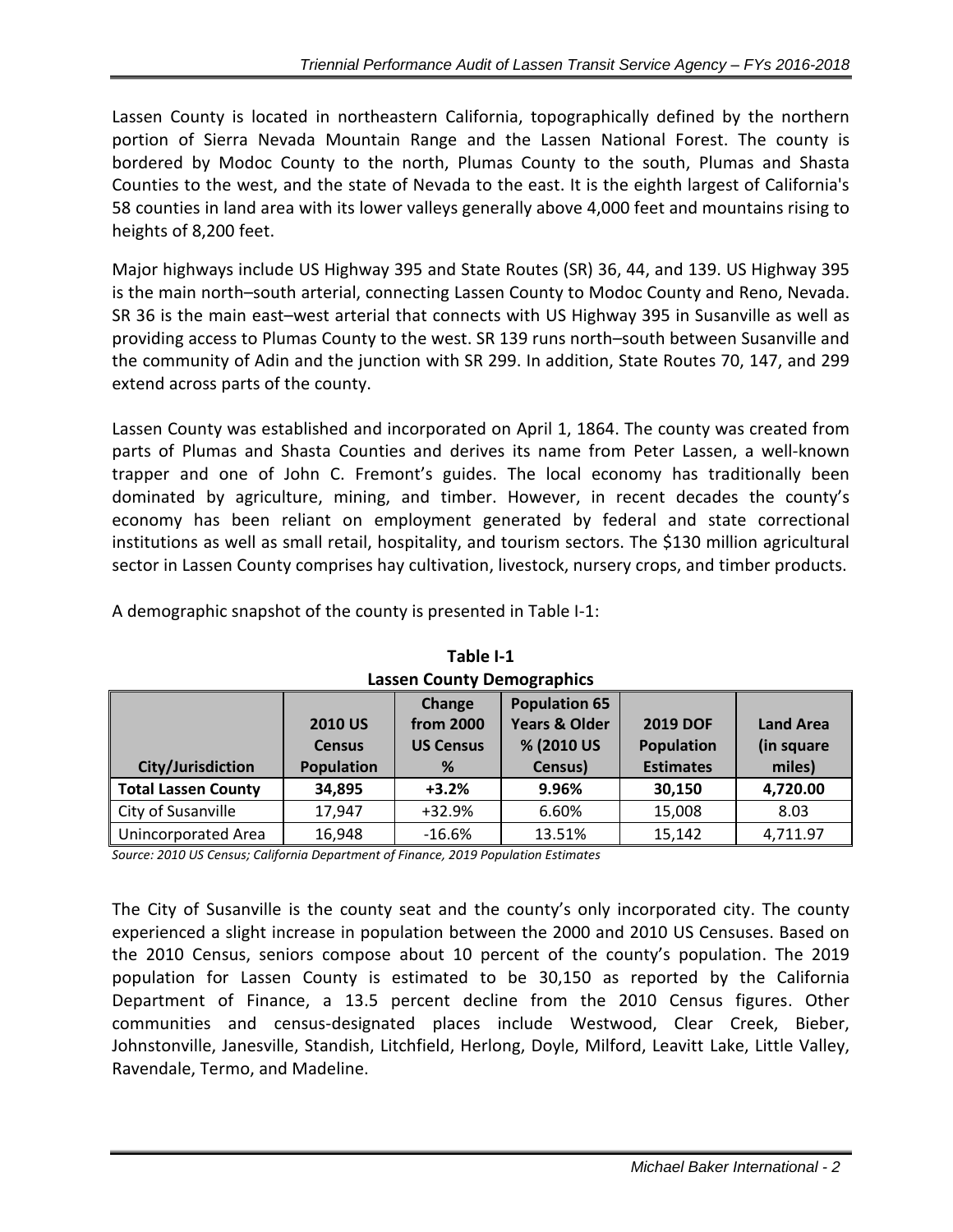#### **System Characteristics**

The LRB system is composed of a local fixed route, commuter route, deviated fixed route, and demand-response service. A deviated fixed-route bus may deviate up to 0.75 miles off the regular route. LRB operates Monday through Friday from 5:13 a.m. to 7:39 p.m. and Saturday from 8:00 a.m. to 6:22 p.m. The service does not operate on Sundays and the following holidays: New Year's Day, Martin Luther King Jr. Day, Lincoln's Birthday, Presidents' Day, Memorial Day, Independence Day, Labor Day, Veterans Day, Thanksgiving, the day after Thanksgiving, Christmas Eve, and Christmas. The following table contains details of each LRB route.

| Route                          | <b>Frequency/Operation</b>                  | <b>Timepoints</b>          |
|--------------------------------|---------------------------------------------|----------------------------|
| <b>Susanville City Route</b>   | 60-minute frequency (Monday                 | - Riverside Drive          |
|                                | through Friday from 7:00 a.m. to            | - Lassen Historical        |
|                                | 6:55 p.m. and Saturdays from 8:00           | Museum                     |
|                                | a.m. to 3:55 p.m.)                          | - City & County Offices    |
|                                |                                             | - Burger King & Chevron    |
|                                |                                             | - Lassen Community         |
|                                |                                             | College                    |
|                                |                                             | - Casino                   |
|                                |                                             | - Safeway Shopping         |
|                                |                                             | Center                     |
| <b>West County</b>             | Three trips (Monday through                 | - Susanville               |
|                                | Friday from 5:21 a.m. to 7:39 p.m.)         | - Devils Corral            |
|                                | One AM & One PM Trip (Saturday              | - Westwood                 |
|                                | from 8:20 a.m. to 6:22 p.m.)                | - Clear Creek              |
|                                |                                             | - Hamilton Branch          |
|                                |                                             | - Chester                  |
| <b>East County</b>             | One AM & One PM trip                        | - Susanville               |
| (Based on the July 2017        | (Monday through Thursday from               | - Johnstonville Store      |
| Schedule)                      | 6:40 a.m. to 4:35 p.m.)                     | - Standish                 |
|                                |                                             | - Litchfield               |
|                                | One AM & One PM trip                        | - Janesville               |
|                                | (Fridays from 8:20 a.m. to 3:31<br>$p.m.$ ) | - Honey Lake<br>Campground |
|                                |                                             | - Milford                  |
|                                | One AM & One PM trip                        | - Herlong Mobile Home      |
|                                | (Federal Holidays from 6:13 a.m.            | Park                       |
|                                | to 5:22 p.m.)                               | - Herlong                  |
|                                |                                             |                            |
| <b>South County (Deviated)</b> | One AM trip & One PM trip                   | · Susanville               |
|                                | (Monday through Friday from 6:30            | - Lassen Community         |
|                                | a.m. to 4:35 p.m.)                          | College                    |
|                                |                                             | • Northeastern Rural       |
|                                |                                             | Health                     |
|                                |                                             | • Susanville Mobile Home   |

**Table I-2 Lassen Rural Bus Routes**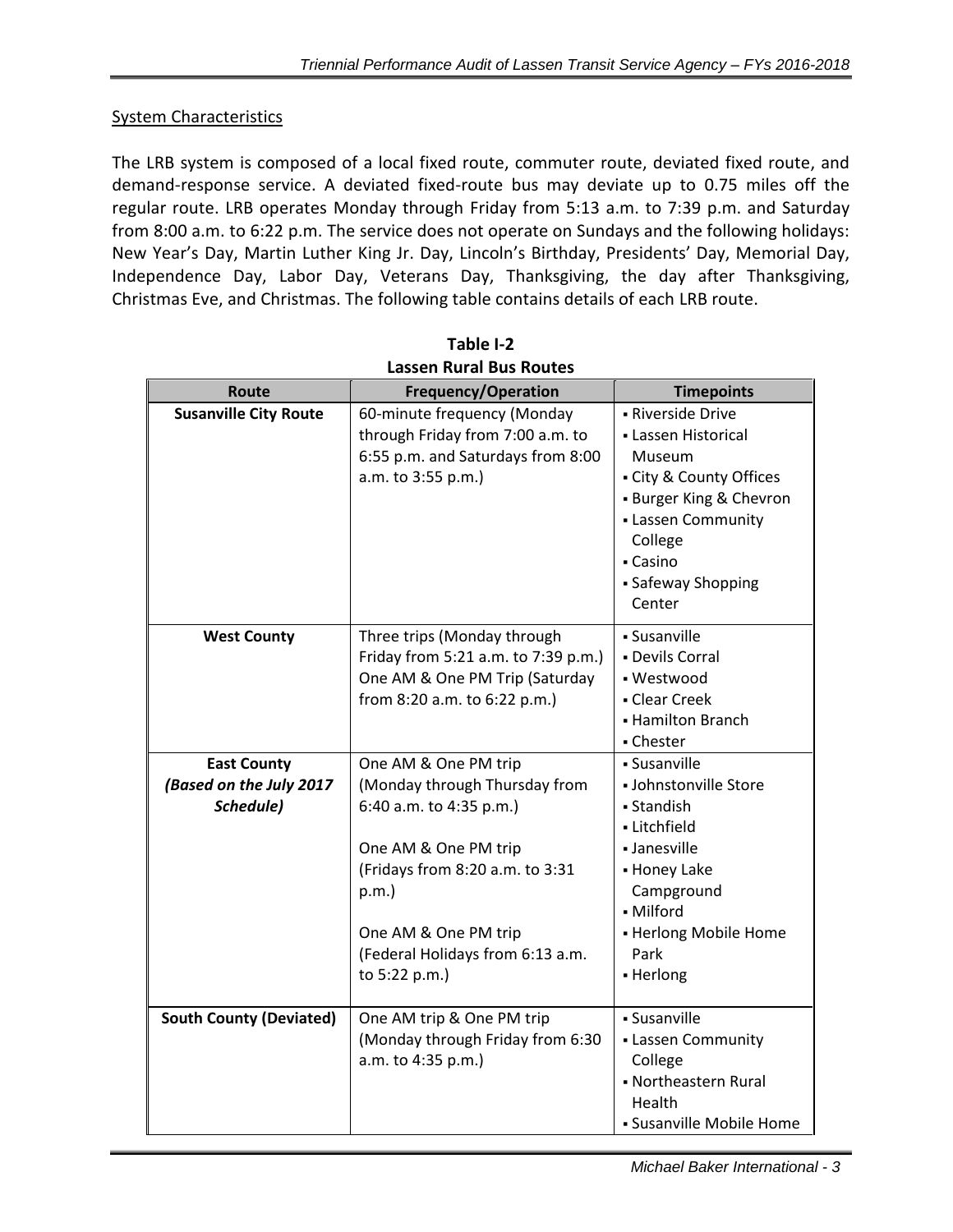| <b>Route</b>                 | <b>Frequency/Operation</b>         | <b>Timepoints</b>        |
|------------------------------|------------------------------------|--------------------------|
|                              |                                    | Park                     |
|                              |                                    | • Johnstonville Store    |
|                              |                                    | • Leavitt Lake           |
|                              |                                    | - Litchfield (On Demand) |
|                              |                                    | • Janesville             |
|                              |                                    | • Milford                |
|                              |                                    | - Doyle                  |
|                              |                                    | • Herlong                |
| <b>South County Commuter</b> | One AM trip & One PM trip          | • Susanville             |
|                              | (Monday through Friday - except    | - Janesville             |
|                              | federal holidays from 5:13 a.m. to | • Milford                |
|                              | $6:15$ p.m.)                       | • Herlong (SIAD Gate)    |
|                              |                                    |                          |
| <b>Eagle Lake</b>            | One morning/mid-day run & one      | • Susanville             |
|                              | evening run (Saturdays from 10:00  | - Lake Forest            |
|                              | a.m. to 6:15 p.m.)                 | • Gallatin Marina        |
|                              |                                    | • Spalding               |
|                              |                                    | - Buck's Bay             |
|                              |                                    | • Stones Landing         |

*Source: LTSA; Lassen Rural Bus Rider's Guide*

LTSA also partners with the Modoc Transit Agency's Sage Stage for bus service to Reno, Nevada, on Mondays, Wednesdays, and Fridays. The one-way fare from Susanville to Reno is \$22.00 and the discounted one-way fare is \$16.50.

### *Dial-A-Ride*

LRB operates a complementary demand response Dial-A-Ride service to the Susanville City route that provides door-to-door transportation to seniors who are 60 years of age and older and persons with disabilities. Dial-A-Ride services requires a minimum one-day advanced reservation. To qualify for Dial-A-Ride, applications must be obtained and completed for approval and sent to the LRB office. In addition to the Susanville Dial-A-Ride service, LRB operates a demand-response route on Saturdays along the west side of Eagle Lake starting and ending in Susanville from the Saturday of Memorial Day weekend through Labor Day weekend or the final Saturday of September, weather permitting. Service is provided on a reservation basis only, received by 5:00 p.m. Wednesday prior to the Saturday trip.

### Fares

LRB fares are structured according to route and zones traveled. Fare media consist of cash and daily and monthly passes. Seniors age 60 and older and eligible persons with disabilities receive a 50 percent discount on fares. LTSA administered a taxi voucher program in conjunction with its Dial-A-Ride service. The taxi voucher program was discontinued in 2016. The fare schedule is presented in Table I-3: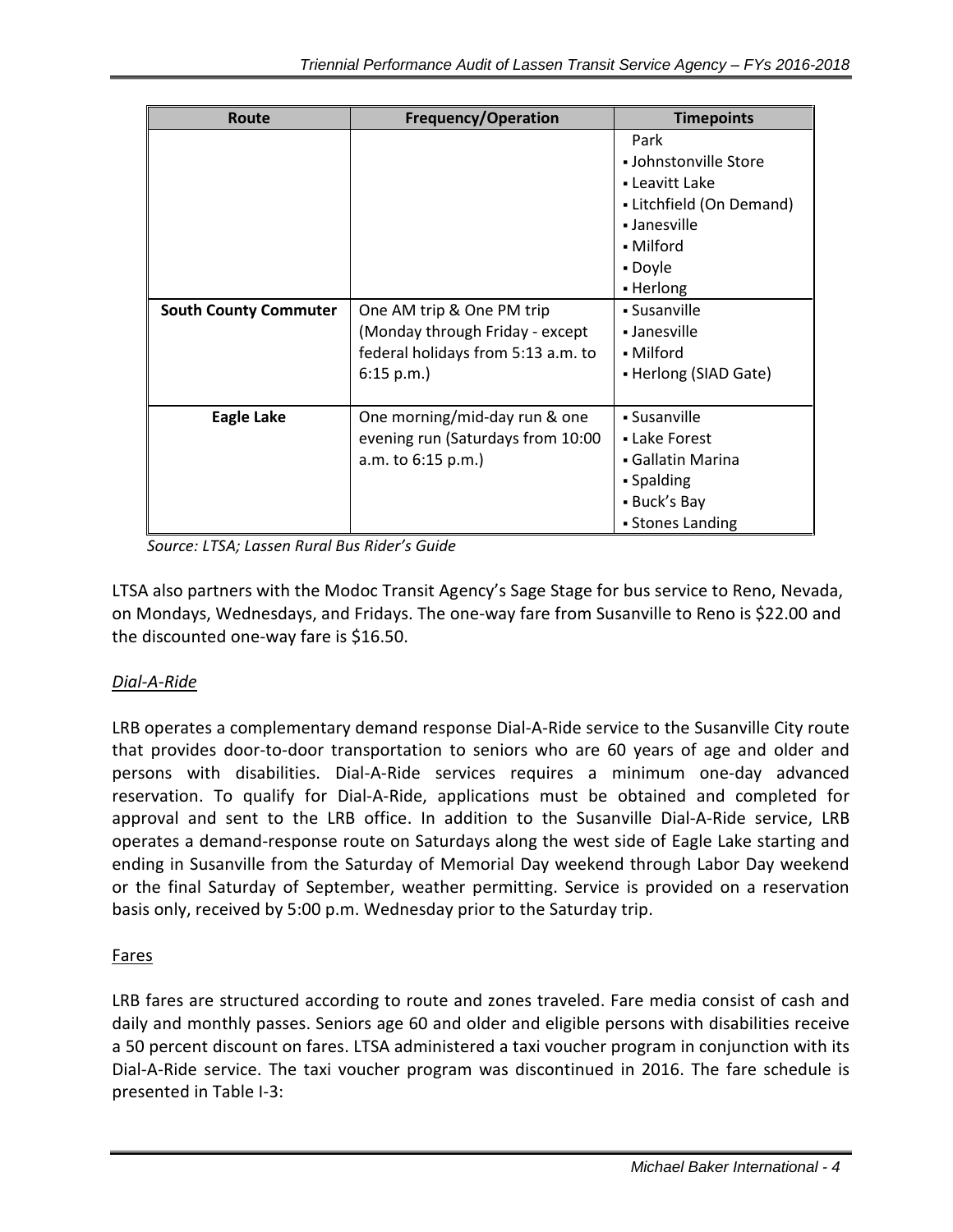| Lassen Kurar Dus Fare Scheudie               |                         |                         |                         |
|----------------------------------------------|-------------------------|-------------------------|-------------------------|
| <b>Fare Type &amp; Media</b>                 | General                 | <b>Reduced</b>          | <b>With Base Access</b> |
| <b>Susanville City Route</b>                 | \$1.00                  | \$0.50                  | n/a                     |
| <b>Susanville Daily Pass</b>                 | \$3.00                  | \$1.50                  | n/a                     |
| <b>Susanville Monthly Pass</b>               | \$40.00                 | \$20.00                 | n/a                     |
| Susanville Dial-A-Ride (per ride)            |                         | \$1.75                  | n/a                     |
| <b>West County Route</b>                     | $$2.00 - $3.00 - $4.00$ | $$1.00 - $1.50 - $2.00$ | n/a                     |
| <b>East County Route</b>                     | $$2.00 - $3.00 - $4.00$ | $$1.00 - $1.50 - $2.00$ | n/a                     |
| South County/South County Commuter           | $$2.00 - $3.00 - $4.00$ | $$1.00 - $1.50 - $2.00$ | n/a                     |
| <b>Eagle Lake Demand Response Route</b>      | $$1.00 - $2.00 - $3.00$ | $$0.50 - $1.00 - $1.50$ | n/a                     |
| <b>Monthly Pass</b>                          | \$90.00                 | \$45.00                 | n/a                     |
| Kool Kid (Children ages 6 to 17 - Summer)    | \$15.00                 | n/a                     | n/a                     |
| <b>Daily Mass Transit Benefit Program</b>    | \$5.00                  | \$2.50                  | \$5.50                  |
| <b>Daily Systemwide</b>                      | \$5.00                  | \$2.50                  | \$5.00                  |
| <b>Commuter Mass Transit Benefit Program</b> | \$90.00                 | n/a                     | \$105.00                |
| <b>Commuter</b>                              | \$90.00                 | n/a                     | \$105.00                |

**Table I-3 Lassen Rural Bus Fare Schedule**

*Source: LTSA; Lassen Rural Bus Rider's Guide*

#### Fleet

LRB has a total fleet of 11 vehicles in revenue service owned by LTSA. All vehicles are wheelchair-accessible in compliance with the Americans with Disabilities Act (ADA) as well as equipped with bicycle racks mounted on the front of the vehicle. Table I-4 shows the vehicle fleet inventory during the audit period.

| Year | <b>Make &amp; Model</b> | Quantity       | <b>Fuel Type</b> | <b>Service Mode</b>    | <b>Seating</b><br><b>Capacity</b> |
|------|-------------------------|----------------|------------------|------------------------|-----------------------------------|
|      |                         |                |                  | Commuter/Deviated      |                                   |
|      |                         |                |                  |                        |                                   |
| 2000 | <b>Blue Bird</b>        | $\mathbf{1}$   | <b>Diesel</b>    | Fixed-Route            | 41 (2 W/C)                        |
|      |                         |                |                  | Commuter/Deviated      |                                   |
| 2007 | Glaval Titan            | $\mathbf{1}$   | Unleaded         | Fixed-Route            | 28 (2 W/C)                        |
|      |                         |                |                  | Commuter/Deviated      |                                   |
| 2009 | Glaval GM 5500          | $\overline{2}$ | Diesel           | Fixed-Route            | 28 (2 W/C)                        |
|      |                         |                |                  | Commuter/Deviated      |                                   |
| 2010 | Gillig                  | $\mathbf{1}$   | Diesel           | Fixed-Route            | 39 (2 W/C)                        |
|      |                         |                |                  | Commuter/Deviated      |                                   |
| 2012 | Gillig                  | 1              | Diesel           | Fixed-Route            | 39 (2 W/C)                        |
|      |                         |                |                  | Demand Response/       |                                   |
|      |                         |                |                  | <b>Deviated Fixed-</b> |                                   |
| 2014 | <b>Arboc Mobility</b>   | 3              | Diesel           | Route                  | 19 (3 W/C)                        |

**Table I-4 Lassen Rural Bus Fleet Inventory**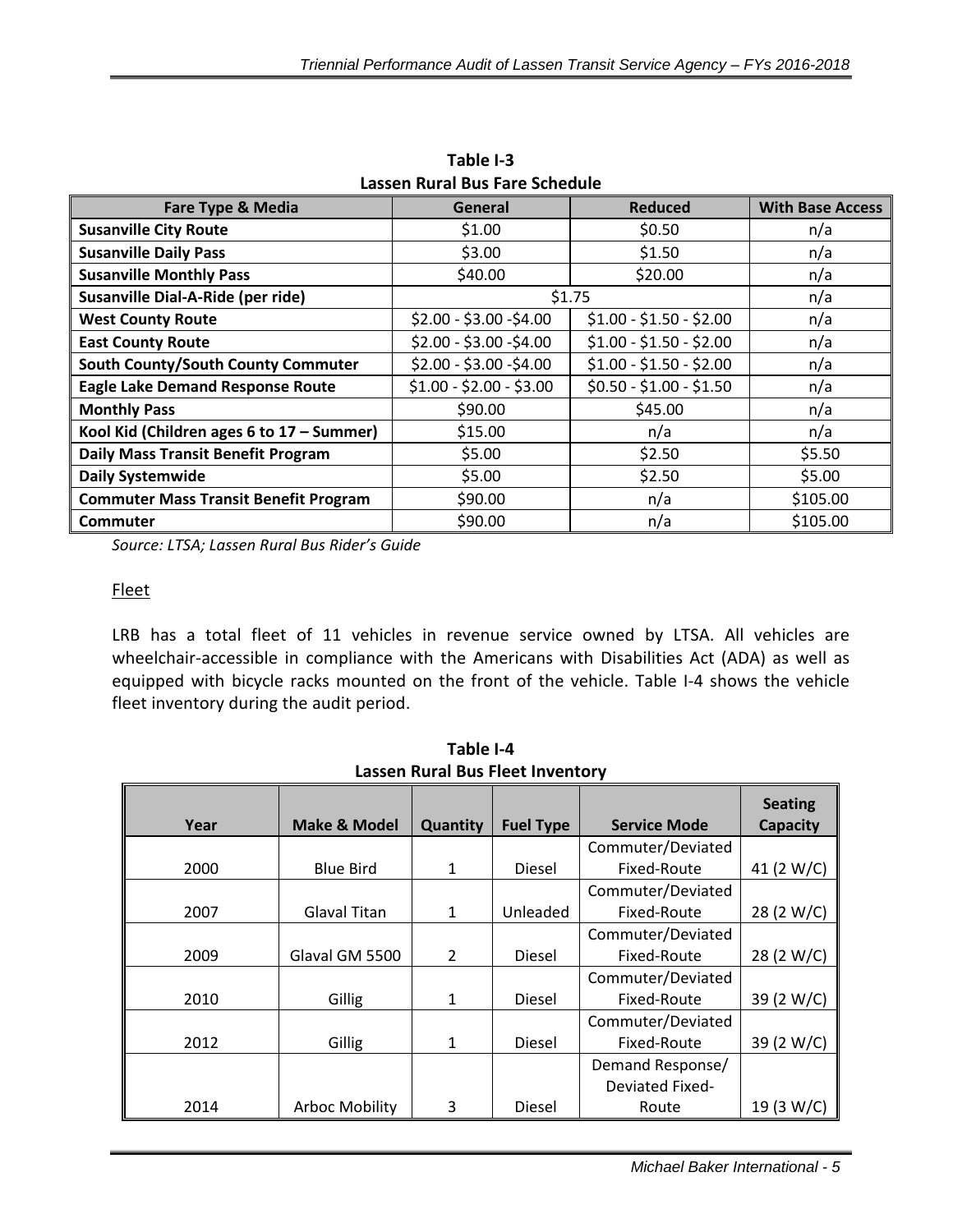| Year  | <b>Make &amp; Model</b> | Quantity | <b>Fuel Type</b> | <b>Service Mode</b> | <b>Seating</b><br>Capacity |
|-------|-------------------------|----------|------------------|---------------------|----------------------------|
|       | Glaval                  |          |                  | Commuter/Deviated   |                            |
| 2016  | Freightliner            |          | Unleaded         | Fixed-Route         | 22 (2 W/C)                 |
| Total |                         | 11       |                  |                     |                            |

<span id="page-7-0"></span>*Source: LTSA*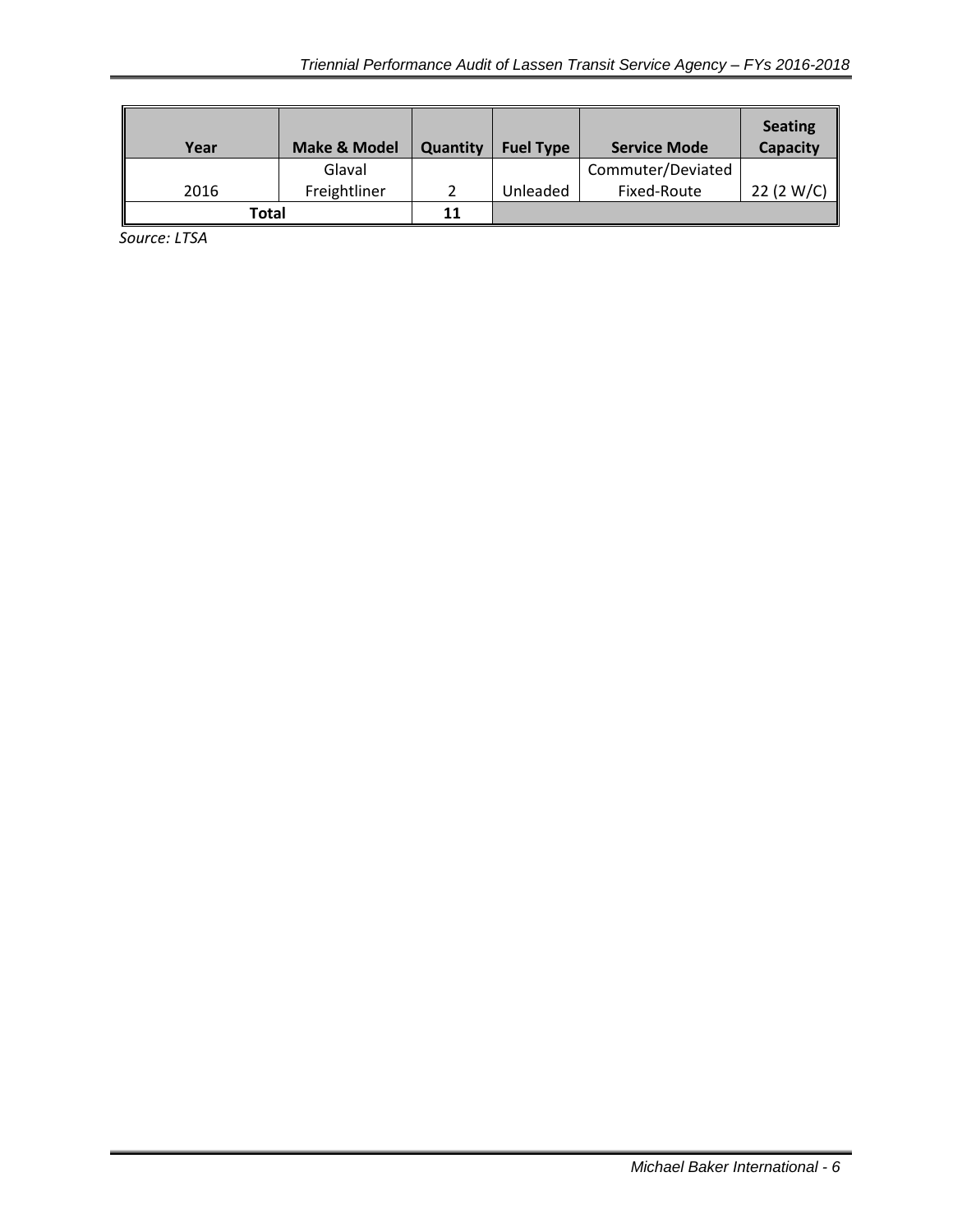# **Section II**

# <span id="page-8-0"></span>**Operator Compliance Requirements**

This section of the audit report contains the analysis of LTSA's ability to comply with state requirements for continued receipt of TDA funds. The evaluation uses the guidebook *Performance Audit Guidebook for Transit Operators and Regional Transportation Planning Agencies*, which was developed by Caltrans to assess transit operators. The guidebook contains a checklist of 11 measures taken from relevant sections of the PUC and the California Code of Regulations. Each requirement is discussed in the table below, including a description of the system's efforts to comply with the requirements. In addition, the findings from the compliance review are described in the text following the table.

| Table II-1<br><b>Operator Compliance Requirements Matrix</b>                                                                                                                                                                                                                                               |                                         |                                                                                                                                                                                                                                                                                                                                                                                                                                                                                                                                                                                                                                                                                                                                                                                |  |
|------------------------------------------------------------------------------------------------------------------------------------------------------------------------------------------------------------------------------------------------------------------------------------------------------------|-----------------------------------------|--------------------------------------------------------------------------------------------------------------------------------------------------------------------------------------------------------------------------------------------------------------------------------------------------------------------------------------------------------------------------------------------------------------------------------------------------------------------------------------------------------------------------------------------------------------------------------------------------------------------------------------------------------------------------------------------------------------------------------------------------------------------------------|--|
| <b>Operator Compliance</b>                                                                                                                                                                                                                                                                                 | Reference                               | <b>Compliance Efforts</b>                                                                                                                                                                                                                                                                                                                                                                                                                                                                                                                                                                                                                                                                                                                                                      |  |
| <b>Requirements</b>                                                                                                                                                                                                                                                                                        |                                         |                                                                                                                                                                                                                                                                                                                                                                                                                                                                                                                                                                                                                                                                                                                                                                                |  |
| The transit operator<br>submitted annual reports to<br>the RTPA based upon the<br>Uniform System of Accounts<br>and Records established by<br>the State Controller. Report is<br>due 90 days after end of fiscal<br>year (Sept. 28/29), or 110 days<br>(Oct. 19/20) if filed<br>electronically (Internet). | Public Utilities Code,<br>Section 99243 | Completion/submittal dates:<br>FY 2016: October 18, 2016<br>FY 2017: May 7, 2018*<br>FY 2018: January 31, 2019*<br>*Note: New state legislation was<br>passed (AB 1113, Bloom) on July<br>21, 2017, that changes the<br>timeline to submit the annual<br><b>Transit Operators Financial</b><br>Transaction Reports to the State<br>Controller effective reporting<br>year FY 2017. The submittal date<br>has been extended from within<br>110 days after fiscal year end to 7<br>months after fiscal year end, or<br>end of January. This is an<br>extension of about 100 days from<br>the original deadline. With the<br>change in dates, these reports<br>are required to contain<br>underlying data from audited<br>financial statements.<br>It is also noted that a single |  |
|                                                                                                                                                                                                                                                                                                            |                                         | <b>Transit Operators Financial</b>                                                                                                                                                                                                                                                                                                                                                                                                                                                                                                                                                                                                                                                                                                                                             |  |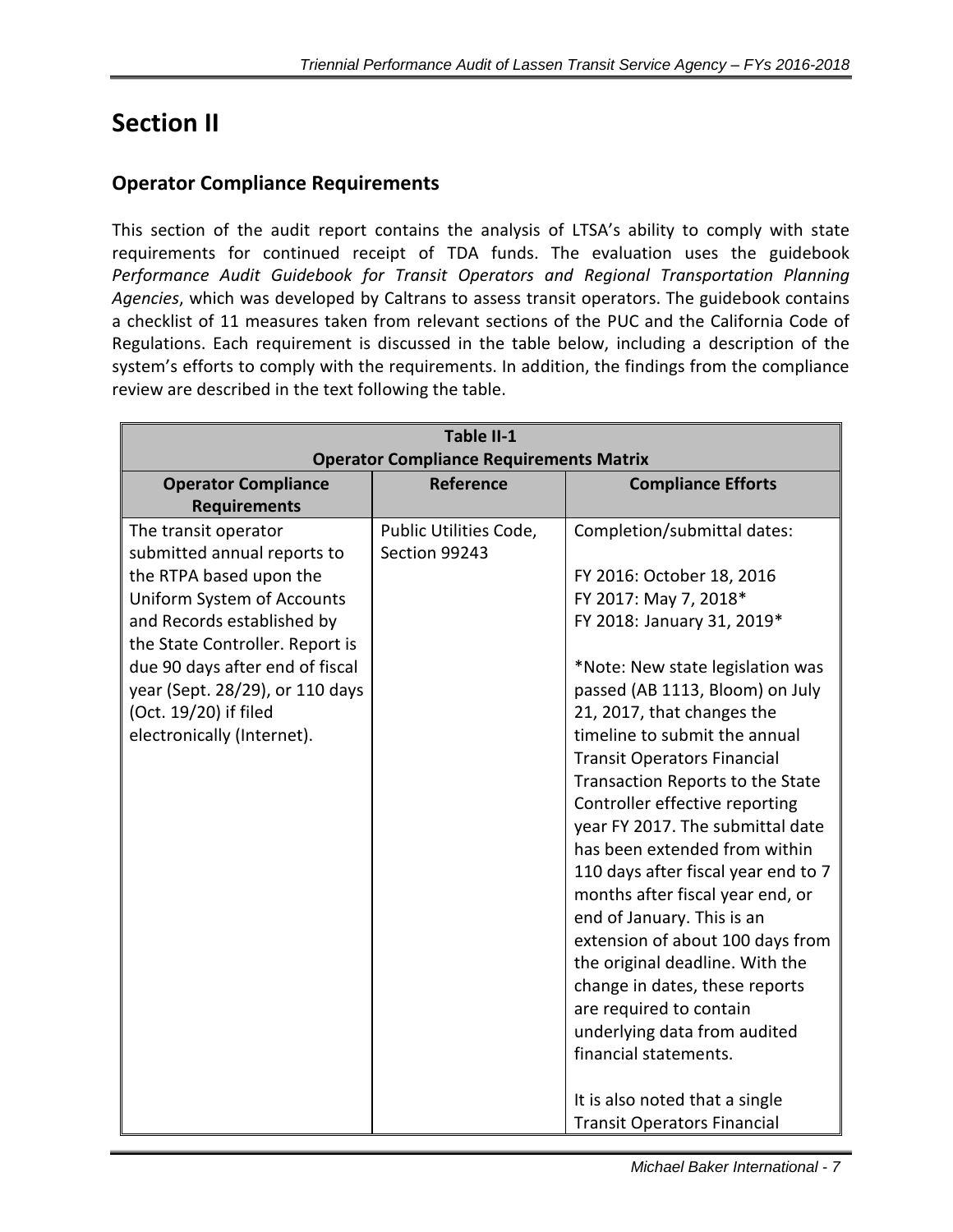| Table II-1<br><b>Operator Compliance Requirements Matrix</b>                                                                                                                                                                                                                 |                                           |                                                                                                                                                                                                                                                                                                                                                                                                                                                                                                                                                |  |
|------------------------------------------------------------------------------------------------------------------------------------------------------------------------------------------------------------------------------------------------------------------------------|-------------------------------------------|------------------------------------------------------------------------------------------------------------------------------------------------------------------------------------------------------------------------------------------------------------------------------------------------------------------------------------------------------------------------------------------------------------------------------------------------------------------------------------------------------------------------------------------------|--|
| <b>Operator Compliance</b>                                                                                                                                                                                                                                                   | Reference                                 | <b>Compliance Efforts</b>                                                                                                                                                                                                                                                                                                                                                                                                                                                                                                                      |  |
| <b>Requirements</b>                                                                                                                                                                                                                                                          |                                           |                                                                                                                                                                                                                                                                                                                                                                                                                                                                                                                                                |  |
|                                                                                                                                                                                                                                                                              |                                           | Transaction Report was prepared<br>by LTSA for both fixed route and<br>specialized service. State<br>Controller instructions require<br>that separate reports be<br>submitted for each service type.<br><b>Conclusion: Partial Compliance.</b>                                                                                                                                                                                                                                                                                                 |  |
| The operator has submitted<br>annual fiscal and compliance<br>audits to the RTPA and to the<br>State Controller within 180<br>days following the end of the<br>fiscal year (Dec. 27), or has<br>received the appropriate 90-<br>day extension by the RTPA<br>allowed by law. | Public Utilities Code,<br>Section 99245   | Completion/submittal dates:<br>FY 2016: January 15, 2017<br>FY 2017: February 28, 2018<br>FY 2018: July 12, 2019<br>A 90-day extension was granted<br>by the RTPA pursuant to the TDA<br>statute for the FY 2016 and FY<br>2017 fiscal audits. The FY 2018<br>audit was submitted after the 90-<br>day extension period.<br><b>Conclusion: Partial Compliance.</b>                                                                                                                                                                             |  |
| The CHP has, within the 13<br>months prior to each TDA<br>claim submitted by an<br>operator, certified the<br>operator's compliance with<br>Vehicle Code Section 1808.1<br>following a CHP inspection of<br>the operator's terminal.                                         | Public Utilities Code,<br>Section 99251 B | Through its contract operator,<br>Paratransit Services, LTSA<br>participates in the California<br>Highway Patrol (CHP) Transit<br>Operator Compliance Program in<br>which the CHP has conducted<br>inspections within the 13 months<br>prior to each TDA claim.<br>Inspections were conducted at<br>the Lassen Rural Bus operations<br>facility located at 701-980<br>Johnstonville Road, Susanville.<br><b>Transit Operator Compliance</b><br>Certificates and inspections<br>applicable to the audit period<br>were dated December 5 and 30, |  |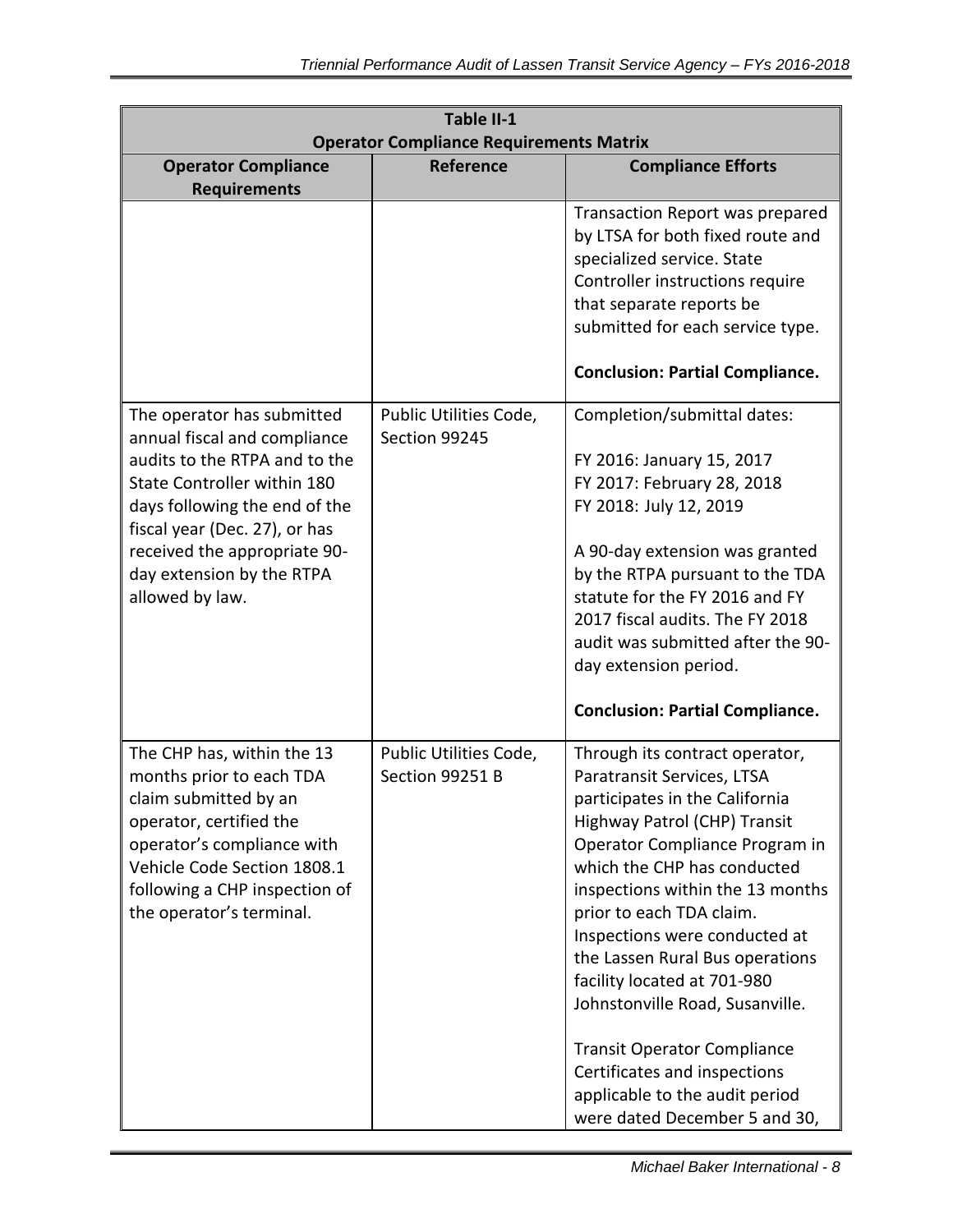| Table II-1<br><b>Operator Compliance Requirements Matrix</b>                                                                                                                                                                         |                                           |                                                                                                                                                                                                                                                                                                                                                                                                                                               |  |
|--------------------------------------------------------------------------------------------------------------------------------------------------------------------------------------------------------------------------------------|-------------------------------------------|-----------------------------------------------------------------------------------------------------------------------------------------------------------------------------------------------------------------------------------------------------------------------------------------------------------------------------------------------------------------------------------------------------------------------------------------------|--|
| <b>Operator Compliance</b>                                                                                                                                                                                                           | <b>Reference</b>                          | <b>Compliance Efforts</b>                                                                                                                                                                                                                                                                                                                                                                                                                     |  |
| <b>Requirements</b>                                                                                                                                                                                                                  |                                           |                                                                                                                                                                                                                                                                                                                                                                                                                                               |  |
|                                                                                                                                                                                                                                      |                                           | 2015; April 8, 2016; January 26,<br>2017; December 15, 2017; and<br>April 19, 2018. One terminal<br>inspection was conducted<br>outside of the audit period on<br>December 14, 2018.<br>One inspection conducted on<br>December 5, 2015, was rated<br>unsatisfactory due to a pull<br>notice violation. The pull notice<br>violation was later addressed and<br>noted in the December 30<br>reinspection. All other<br>inspections were rated |  |
|                                                                                                                                                                                                                                      |                                           | satisfactory.                                                                                                                                                                                                                                                                                                                                                                                                                                 |  |
|                                                                                                                                                                                                                                      |                                           | <b>Conclusion: Complied.</b>                                                                                                                                                                                                                                                                                                                                                                                                                  |  |
| The operator's claim for TDA<br>funds is submitted in<br>compliance with rules and<br>regulations adopted by the<br>RTPA for such claims.                                                                                            | Public Utilities Code,<br>Section 99261   | LTSA's annual claims for Local<br>Transportation Funds (LTF) and<br>State Transit Assistance (STA) are<br>submitted in compliance with the<br>rules and regulations adopted by<br>LCTC. The claim consists of a one-<br>page file requesting the amount<br>of funds and referencing the TDA<br>section of the law.                                                                                                                            |  |
|                                                                                                                                                                                                                                      |                                           | <b>Conclusion: Complied.</b>                                                                                                                                                                                                                                                                                                                                                                                                                  |  |
| If an operator serves<br>urbanized and non-urbanized<br>areas, it has maintained a<br>ratio of fare revenues to<br>operating costs at least equal<br>to the ratio determined by the<br>rules and regulations adopted<br>by the RTPA. | Public Utilities Code,<br>Section 99270.1 | This measure is not applicable, as<br>LTSA operates in a rural area and<br>is subject to the adopted<br>performance criteria established<br>by LCTC.<br><b>Conclusion: Not Applicable.</b>                                                                                                                                                                                                                                                    |  |
| The operator's operating                                                                                                                                                                                                             | Public Utilities Code,                    | Percentage change in the transit                                                                                                                                                                                                                                                                                                                                                                                                              |  |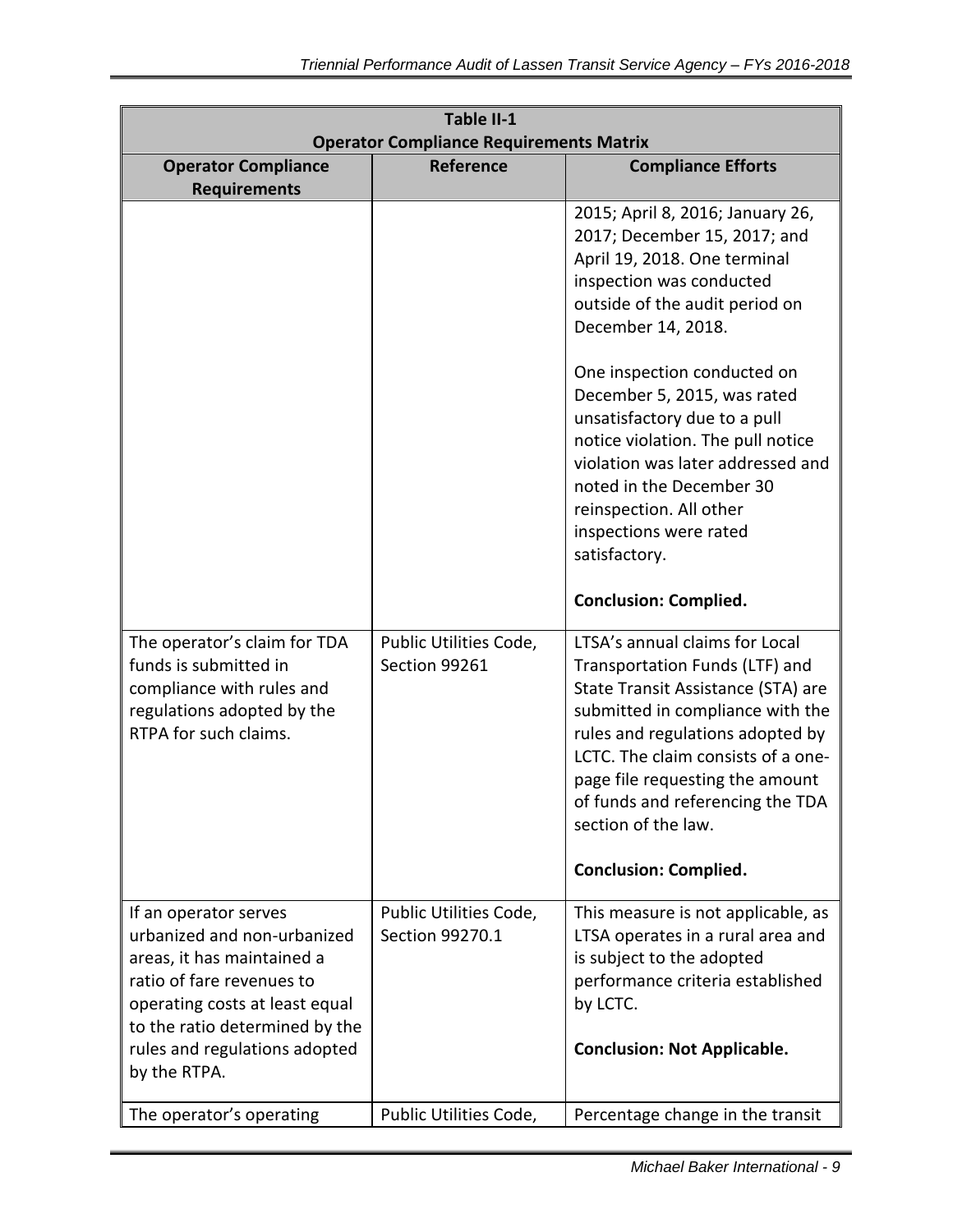| Table II-1<br><b>Operator Compliance Requirements Matrix</b>                                                                                                                                                                                                                                                                                                                                                        |                                                                              |                                                                                                                                                                                            |  |
|---------------------------------------------------------------------------------------------------------------------------------------------------------------------------------------------------------------------------------------------------------------------------------------------------------------------------------------------------------------------------------------------------------------------|------------------------------------------------------------------------------|--------------------------------------------------------------------------------------------------------------------------------------------------------------------------------------------|--|
| <b>Operator Compliance</b>                                                                                                                                                                                                                                                                                                                                                                                          | Reference                                                                    | <b>Compliance Efforts</b>                                                                                                                                                                  |  |
| <b>Requirements</b>                                                                                                                                                                                                                                                                                                                                                                                                 |                                                                              |                                                                                                                                                                                            |  |
| budget has not increased by<br>more than 15% over the<br>preceding year, nor is there a<br>substantial increase or<br>decrease in the scope of<br>operations or capital budget                                                                                                                                                                                                                                      | Section 99266                                                                | operating budget for LTSA:<br>FY 2016:<br>$-2.4%$<br>FY 2017:<br>$-2.5%$<br>FY 2018:<br>$+1.5%$                                                                                            |  |
| provisions for major new fixed<br>facilities unless the operator<br>has reasonably supported and<br>substantiated the change(s).                                                                                                                                                                                                                                                                                    |                                                                              | Source: LTSA Annual Budgets FY<br>2015-2018<br><b>Conclusion: Complied.</b>                                                                                                                |  |
| The operator's definitions of<br>performance measures are<br>consistent with Public Utilities<br>Code Section 99247, including<br>(a) operating cost,<br>(b) operating cost per                                                                                                                                                                                                                                     | Public Utilities Code,<br>Section 99247                                      | LTSA's definition of performance<br>measures as tracked and<br>recorded by the contract<br>operator is consistent with PUC<br>Section 99247.                                               |  |
| passenger, (c) operating cost<br>per vehicle service hour,<br>(d) passengers per vehicle<br>service hour, (e) passengers<br>per vehicle service mile,<br>(f) total passengers, (g) transit<br>vehicle, (h) vehicle service<br>hours, (i) vehicle service miles,<br>and (j) vehicle service hours<br>per employee.                                                                                                   |                                                                              | <b>Conclusion: Complied.</b>                                                                                                                                                               |  |
| If the operator serves an<br>urbanized area, it has<br>maintained a ratio of fare<br>revenues to operating costs at<br>least equal to one-fifth (20<br>percent), unless it is in a<br>county with a population of<br>less than 500,000, in which<br>case it must maintain a ratio<br>of fare revenues to operating<br>costs of at least equal to<br>three-twentieths (15 percent),<br>if so determined by the RTPA. | Public Utilities Code,<br>Sections 99268.2,<br>99268.3, 99268.12,<br>99270.1 | This measure is not applicable, as<br>LTSA operates in a rural area and<br>is subject to the adopted<br>performance criteria established<br>by LCTC.<br><b>Conclusion: Not Applicable.</b> |  |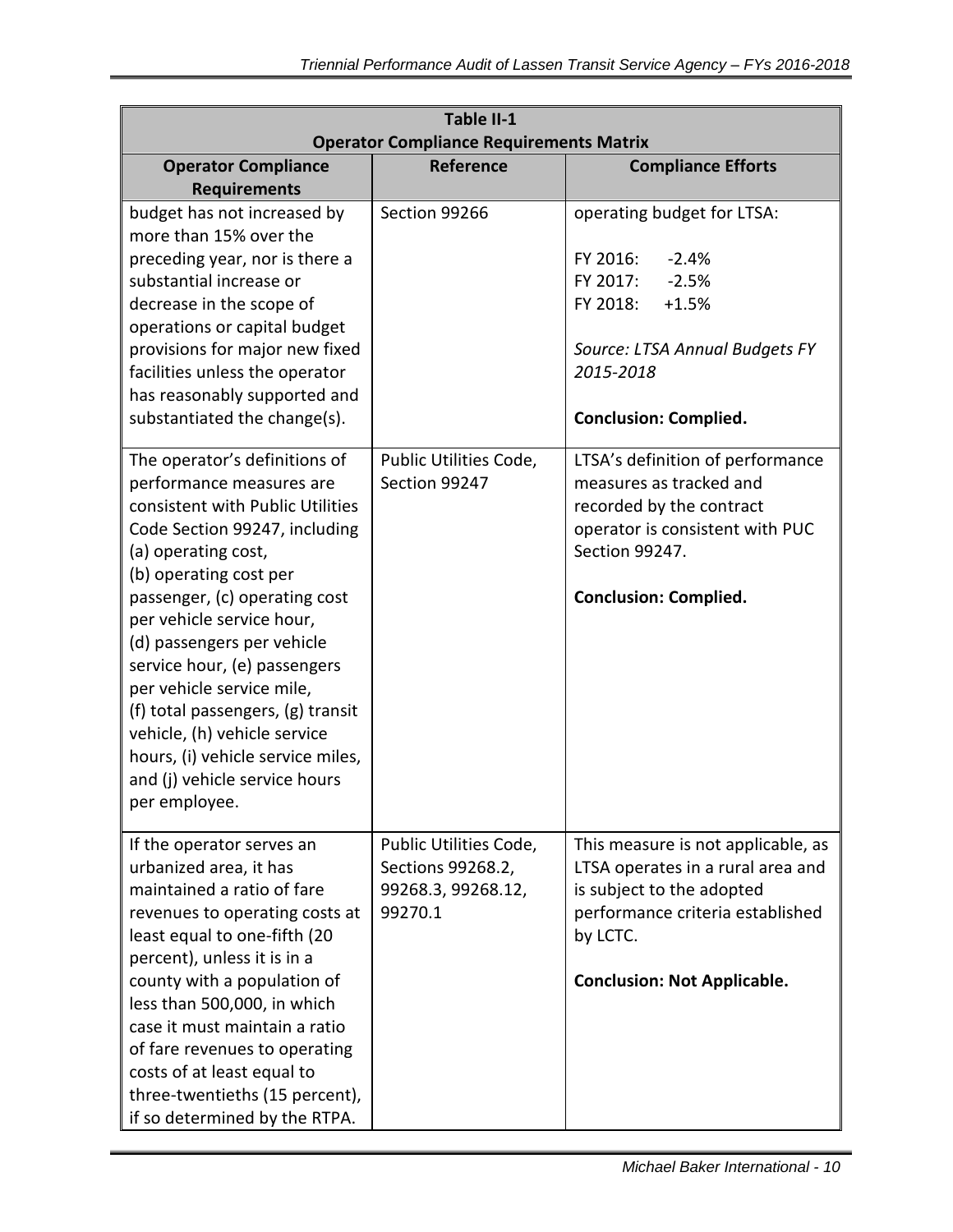| Table II-1<br><b>Operator Compliance Requirements Matrix</b>                                                                                                                                                                                                                                             |                                                                 |                                                                                                                                                                                                                                                                                                                                                                            |  |
|----------------------------------------------------------------------------------------------------------------------------------------------------------------------------------------------------------------------------------------------------------------------------------------------------------|-----------------------------------------------------------------|----------------------------------------------------------------------------------------------------------------------------------------------------------------------------------------------------------------------------------------------------------------------------------------------------------------------------------------------------------------------------|--|
| <b>Operator Compliance</b><br><b>Requirements</b>                                                                                                                                                                                                                                                        | Reference                                                       | <b>Compliance Efforts</b>                                                                                                                                                                                                                                                                                                                                                  |  |
|                                                                                                                                                                                                                                                                                                          |                                                                 |                                                                                                                                                                                                                                                                                                                                                                            |  |
| If the operator serves a rural<br>area, or provides exclusive<br>services to elderly and<br>disabled persons, it has<br>maintained a ratio of fare<br>revenues to operating costs at<br>least equal to one-tenth (10<br>percent).                                                                        | Public Utilities Code,<br>Sections 99268.2,<br>99268.4, 99268.5 | LTSA operates deviated fixed-<br>route service in a rural area that<br>is subject to a 10 percent farebox<br>recovery ratio.<br>The system-wide farebox<br>recovery for LTSA during the<br>audit period is as follows:<br>FY 2016: 20.32%<br>FY 2017:<br>16.90%<br>FY 2018: 12.80%<br>Source: LTSA TDA Funds Audit<br>Reports FY 2016-2018<br><b>Conclusion: Complied.</b> |  |
| The current cost of the<br>operator's retirement system<br>is fully funded with respect to<br>the officers and employees of<br>its public transportation<br>system, or the operator is<br>implementing a plan approved<br>by the RTPA which will fully<br>fund the retirement system<br>within 40 years. | Public Utilities Code,<br>Section 99271                         | LTSA contracts with a private<br>provider for operations, while the<br>County contributes to the LTSA<br>staff's retirement under the<br>California Public Employees<br>Retirement System (CalPERS).<br><b>Conclusion: Complied.</b>                                                                                                                                       |  |
| If the operator receives state<br>transit assistance funds, the<br>operator makes full use of<br>funds available to it under the<br><b>Urban Mass Transportation</b><br>Act of 1964 before TDA claims<br>are granted.                                                                                    | California Code of<br>Regulations, Section<br>6754(a)(3)        | <b>LTSA receives State Transit</b><br>Assistance funds and makes use<br>of federal transit grant funds<br>under Federal Transit<br><b>Administration (FTA) Section</b><br>5311 as follows:<br>FY 2016: \$186,397 (Operations)<br>FY 2017: \$188,265 (Operations)<br>FY 2018: \$192,565 (Operations)                                                                        |  |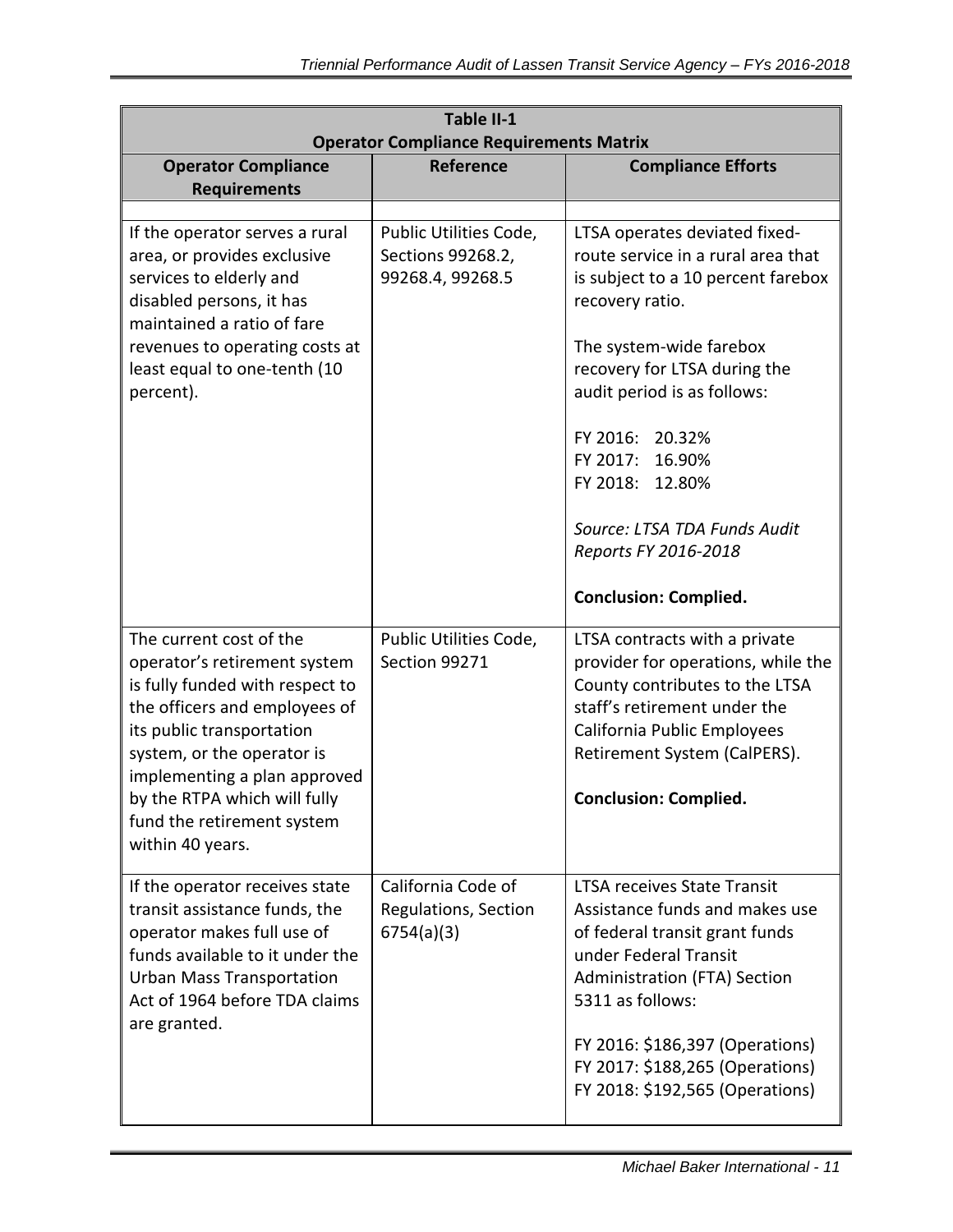| Table II-1<br><b>Operator Compliance Requirements Matrix</b> |           |                                                                                   |  |  |
|--------------------------------------------------------------|-----------|-----------------------------------------------------------------------------------|--|--|
| <b>Operator Compliance</b><br><b>Requirements</b>            | Reference | <b>Compliance Efforts</b>                                                         |  |  |
|                                                              |           | Source: National Transit Database<br>(Form RU-20)<br><b>Conclusion: Complied.</b> |  |  |

#### **Findings and Observations from Operator Compliance Requirements Matrix**

- 1. Of the nine compliance requirements pertaining to LTSA, the operator satisfactorily complied with seven requirements. The operator was partially compliant in the timely submittal of its State Controller's Report and annual fiscal and compliance audits. Two additional compliance requirements did not apply to LTSA (i.e., blended and urban farebox recovery ratios).
- 2. LTSA is held to a 10 percent minimum farebox recovery ratio. For the three-year audit period, the farebox recovery ratio calculated by the performance auditor using audited data was 20.32 percent in FY 2016; 16.90 percent in FY 2017; and 12.80 percent in FY 2018. The average system-wide farebox recovery ratio was 16.67 percent for the three years.
- 3. Through its contract operator, LTSA participates in the CHP Transit Operator Compliance Program and received inspections of its transit vehicles within the 13 months prior to each TDA claim. An unsatisfactory rating was made during the December 5, 2015, inspection related to the pull notice program, which was later corrected during a subsequent reinspection. Satisfactory ratings were made for all other inspections conducted during the audit period.
- 4. While the LTSA claim for TDA funds is submitted within the LCTC rules and regulations, it is noted that the claim form does not include a number of required submittals that accompany the claim as described in the TDA statute. The requirements for a proper claim submittal are described in the LCTC performance audit, given LCTC is the agency responsible for adopting the rules and regulations for the TDA claim.
- 5. The operating budget exhibited modest fluctuations during each fiscal year of the audit period. The budget decreased 2.4 percent in FY 2016 and 2.5 percent in FY 2017. For FY 2018, the budget increased 1.5 percent.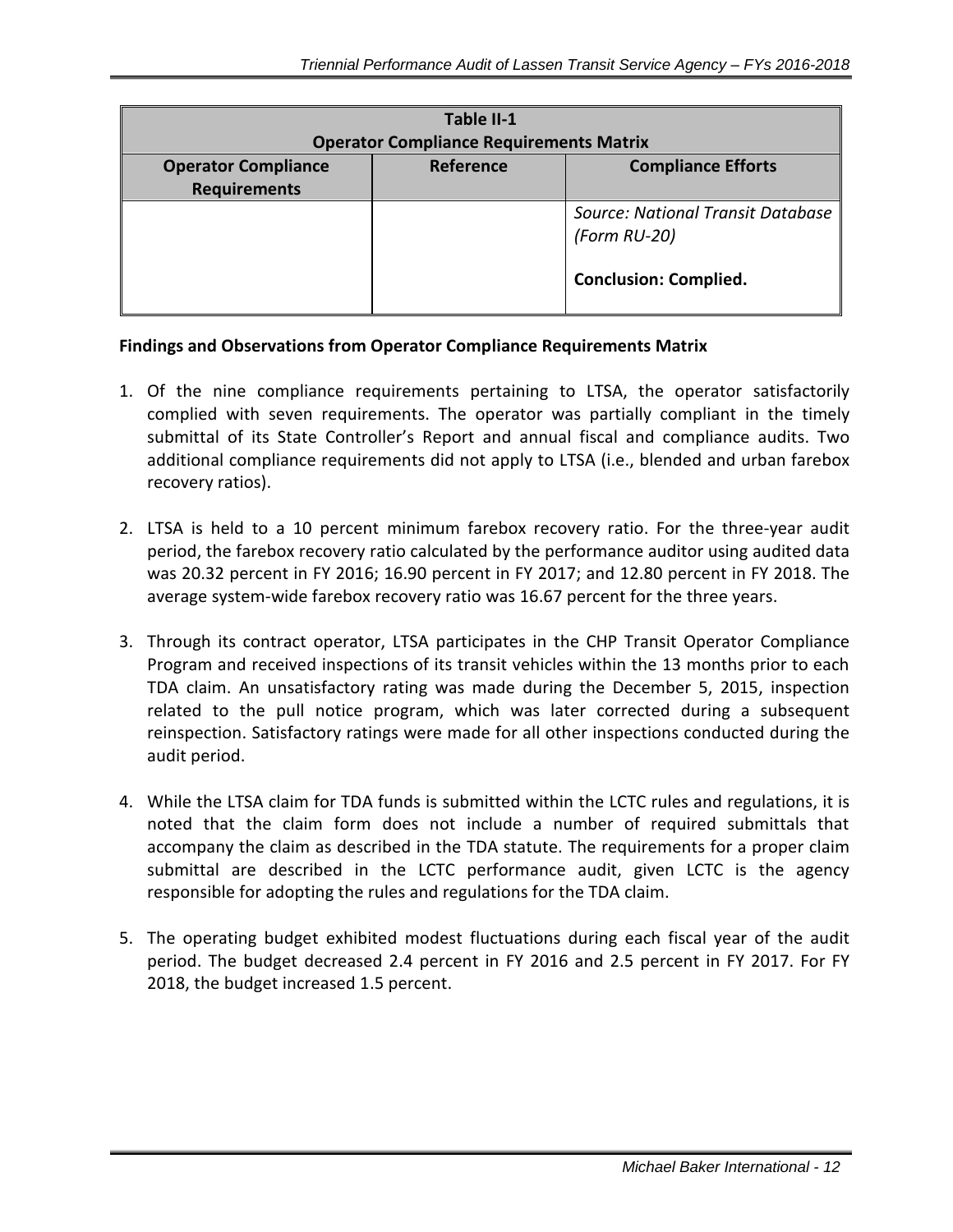# <span id="page-14-0"></span>**Section III**

## <span id="page-14-1"></span>**Prior Triennial Performance Recommendations**

LTSA's efforts to implement the recommendations made in the prior triennial audit are examined in this section of the report. For this purpose, each prior recommendation for the agency is described, followed by a discussion of its efforts to implement the recommendation. Conclusions concerning the extent to which the recommendations have been adopted by the agency are then presented.

#### *Prior Recommendation 1*

Consider implementing a cross-training program so that employees can have a more holistic perspective of LTSA.

*Background:* The prior audit noted that LTSA is organized under an executive director, who is assisted by a small staff composed of a project planner, transportation planner, and an accountant. It was acknowledged that the organizational structure of LTSA appeared to be appropriate for a rural transit operation. However, it was noted in the audit findings, as well as in the fiscal and compliance audits, that the effectiveness of employees was decreased due to the "segmented" operating environment. It was suggested that LTSA consider implementing a cross-training program so that employees can have a more holistic perspective of the agency.

#### Actions taken by LTSA:

The Lassen County Public Works director is the designated executive director of LTSA with the transportation planner assigned to oversee the daily operational tasks of the agency including oversight, communications, and monitoring of the contract transit operator; service analysis; capital planning; and general transit management. The County auditor maintains and oversees the accounting and coordinates the fiscal audits for LTSA. With fewer staff administering the transit program, it is implied that cross-training within LTSA occurred.

#### Conclusion

This recommendation has been implemented.

#### *Prior Recommendation 2*

Consider giving financial management additional training in governmental accounting and use of the accounting software and transit funding.

*Background:* This recommendation was carried forward from the prior audit, which suggested that staff who have financial management and reporting responsibility would benefit from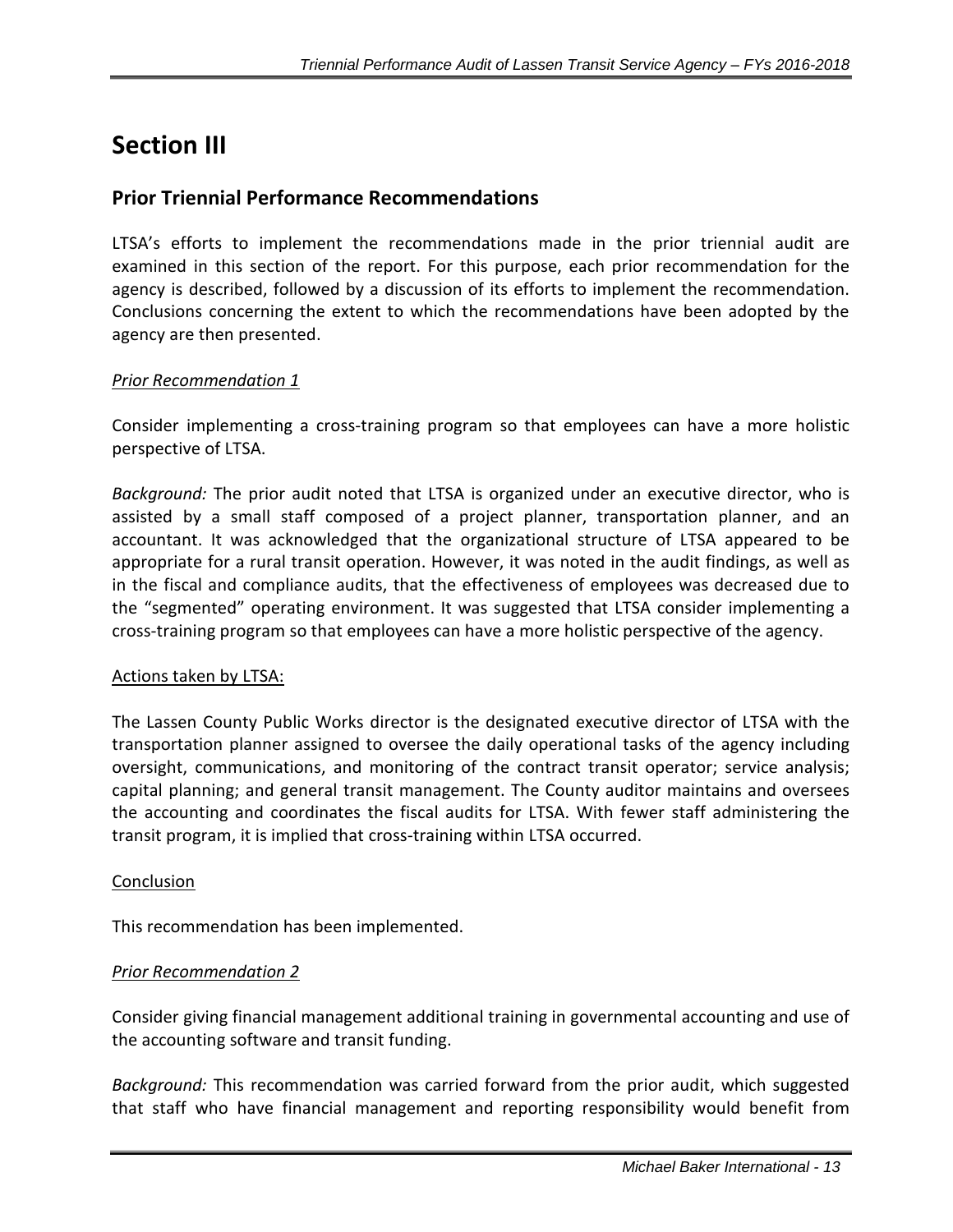additional training in governmental accounting, use of accounting software, and transit funding so that they can have a more proactive role in the financial management of LTSA.

#### Actions taken by LTSA:

The County auditor is tasked with oversight of LTSA's finances. The Independent Auditor's Report and Finding 2018-001 on the Schedule of Findings in the FY 2018 fiscal and compliance audit qualified their finding on LTSA's financial statements due to the commingling of certain administrative expenses and revenues with LCTC in the County's Fund 128 in fiscal years FY 2016-17. This issue could result in the understatement or overstatement of cash and net position reported in LTSA's financial statements.

The financial statements of LTSA exclude the effect of certain administrative expenses and revenues from fiscal years 2016-17 and, prior to that, were commingled with activity related to LCTC and reported in LCTC's financial statements, which affects the amounts reported as cash and net position in LTSA's financial statements as of June 30, 2018.

Under County Fund 128, Budget Fund 570 is the LTSA operating account whereas Budget Fund 569 is the bus reserve/capital replacement fund. LTSA has sought to account for the fund sources and expenses associated with Fund 128, but if it is not able to, a negotiated settlement agreement will be pursued with the County to disperse the cash balance, and the fund will be closed out.

#### Conclusion

This recommendation has been partially implemented and is forwarded in this audit for full implementation.

#### *Prior Recommendation 3*

Consider incorporating an automated reporting system for monitoring the number of road calls, accidents, and complaints (i.e., the number of complaints/accidents per miles driven).

*Background:* The functional review in the prior audit mentioned that route statistics are collected each month and financial data are integrated. The route statistics, including ridership, vehicle service hours and miles, and fare revenues, are collected from the daily driver time and fare sheets. These are recorded onto an Excel spreadsheet and then collected to generate a comprehensive monthly report. It was suggested that additional operational data be compiled and included in the route statistics such as road calls, accidents, and customer complaints.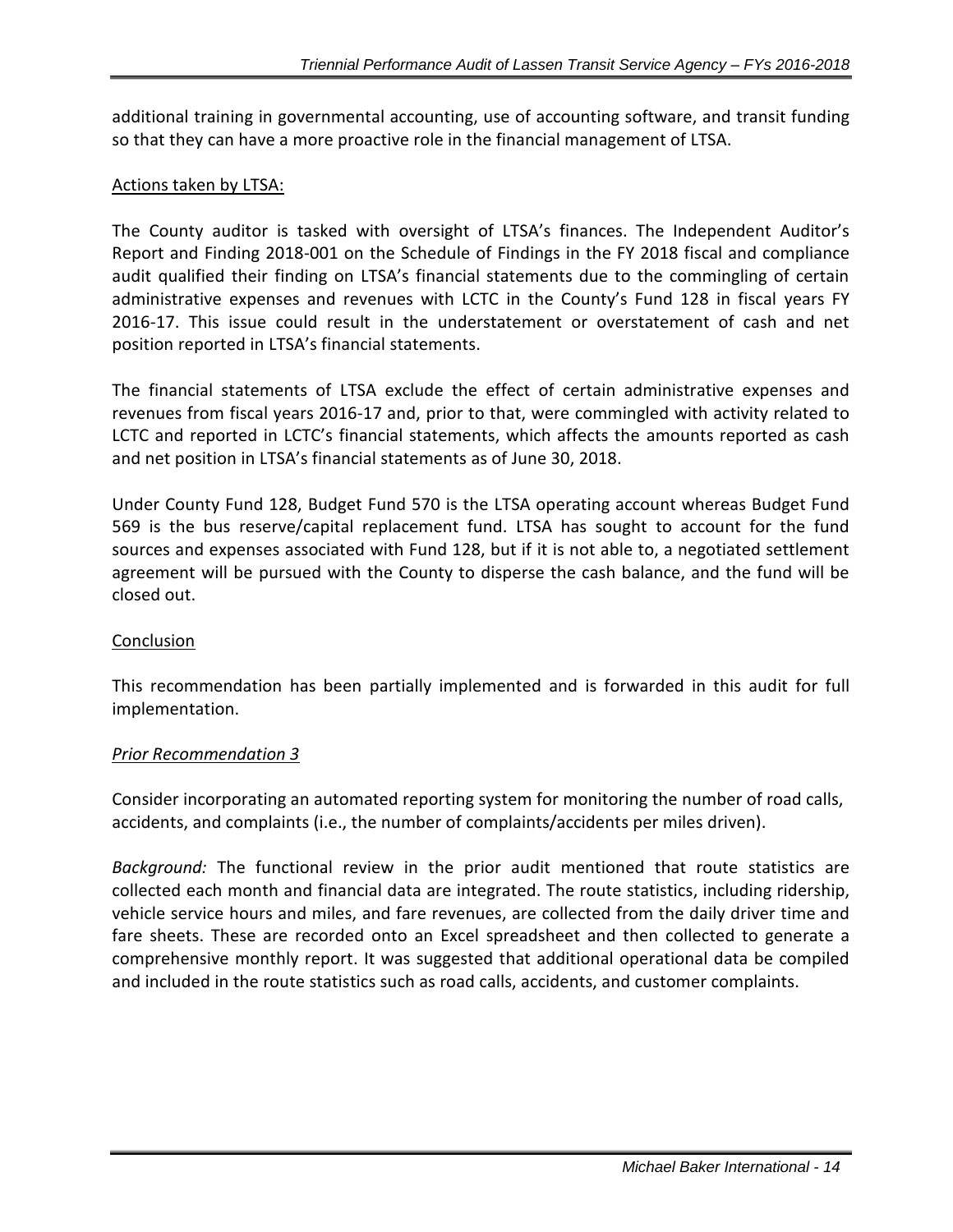#### Actions taken by LTSA:

In November 2017, the contract operator Paratransit Services implemented a new data input system for reporting performance metrics. The Excel-based template allows for the tracking of pertinent performance data including wheelchairs, bicycles, and school trips. A review of the annual performance report found that road calls, accidents, and customer complaints were not being included in the route statistics. Maintenance work orders classify roadcalls in its coding but are not summed in the performance report. It is suggested that LTSA ensure the contract operator includes these additional metrics in its management reporting template.

#### Conclusion

This recommendation has not been implemented and is forwarded in this audit for full implementation.

#### *Prior Recommendation 4*

LTSA should consider implementing data entry procedures that ensure that all data used to measure performance indicators are properly recorded in the spreadsheet.

*Background:* As was noted previously, route statistics are collected from the daily driver time and fare sheets and inputted onto an Excel spreadsheet, which is used to generate a comprehensive monthly report. However, the prior audit noted that numerous errors were found throughout the spreadsheets, which affected the performance indicators. It was suggested that LTSA consider the implementation of data entry procedures to ensure proper recording data used to measure performance indicators.

#### Actions taken by LTSA:

In November 2017, the contract operator Paratransit Services implemented a new data input system for reporting performance metrics. The Excel-based template allows for the tracking of pertinent performance data including wheelchairs, bicycles, and school trips. Other data include ridership and farebox type data, fuel and oil consumption, and utility costs.

#### **Conclusion**

<span id="page-16-0"></span>This recommendation has been implemented.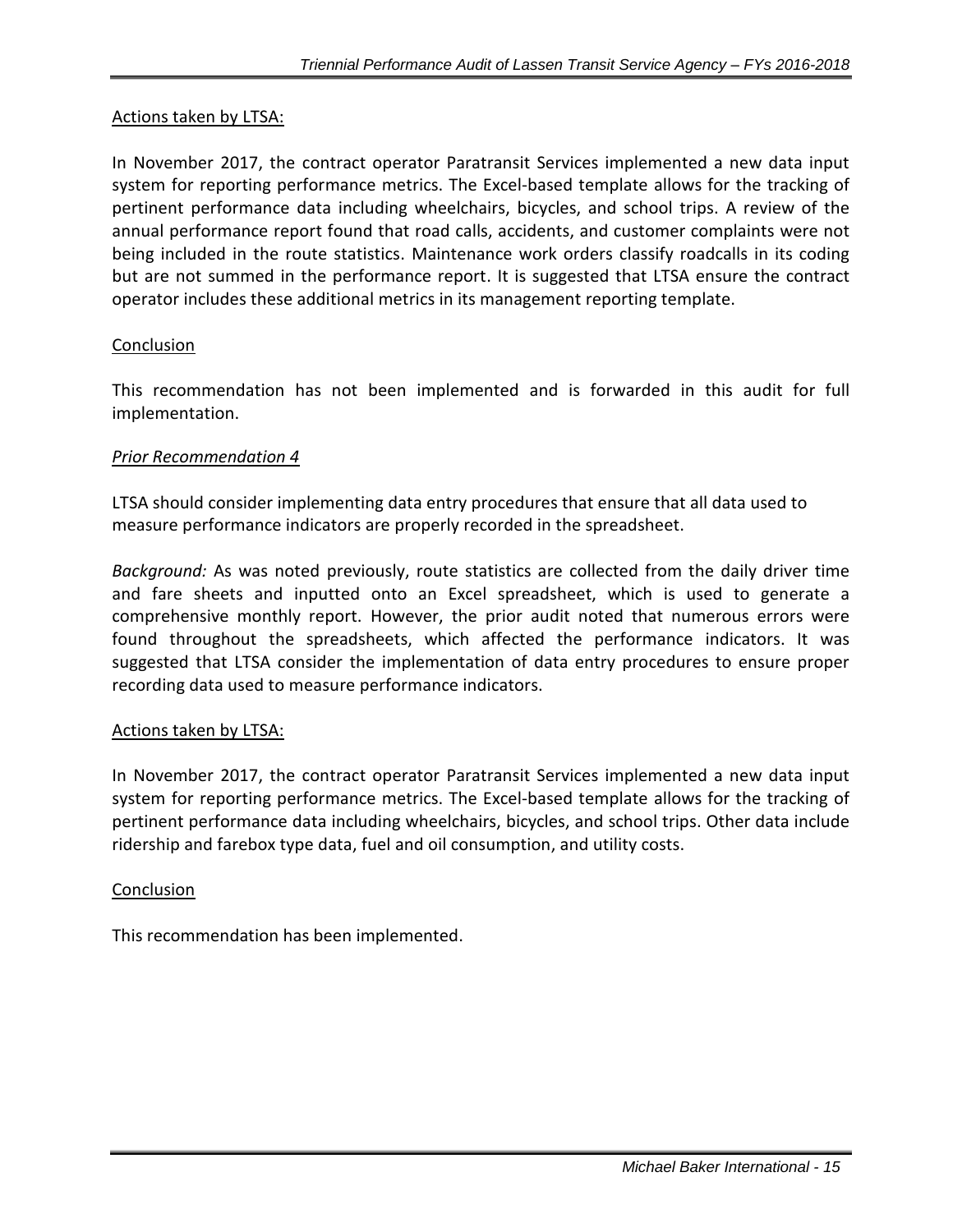# **Section IV**

# <span id="page-17-0"></span>**TDA Performance Indicators**

This section reviews LTSA's performance in providing transit service to the community in an efficient and effective manner. TDA requires that at least five specific performance indicators be reported, which are contained in the following tables. Farebox recovery ratio is not one of the five specific indicators but is a requirement for continued TDA funding. Therefore, farebox calculation is also included. Two additional performance indicators, operating cost per mile and average fare per passenger, are included as well. Findings from the analysis are contained in the section following the tables.

Tables IV-1 through IV-3 provide the performance indicators for LTSA system-wide, fixedroute/commuter, and Dial-A-Ride. Graphs are also provided to depict the trends in the indicators.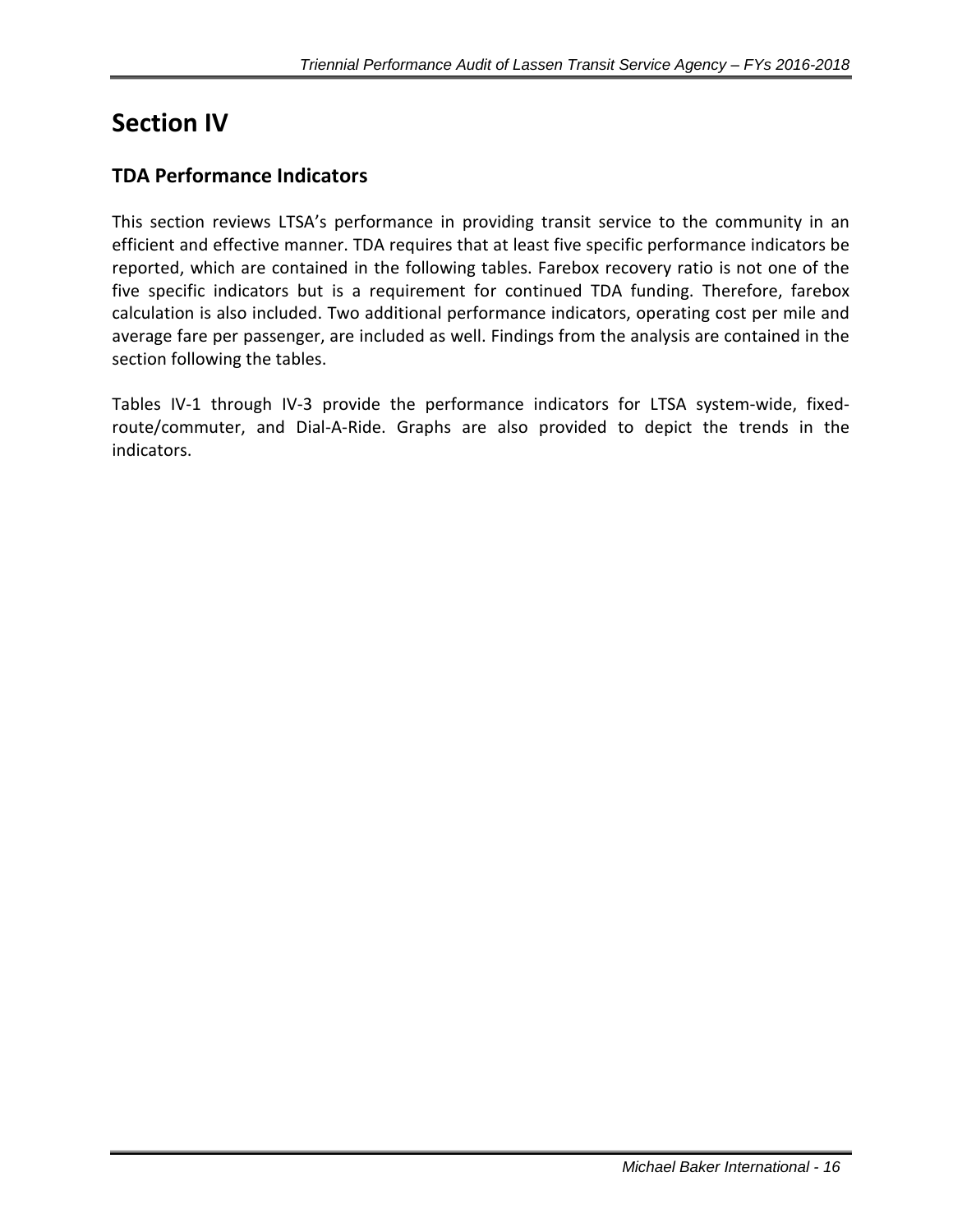|                                         |             | LISA SYSTEM WING TEAT CHOMMUNIC MAIO |           |             |             |
|-----------------------------------------|-------------|--------------------------------------|-----------|-------------|-------------|
|                                         |             | <b>Audit Period</b>                  |           |             |             |
|                                         |             |                                      |           |             | % Change FY |
| <b>Performance Data and Indicators</b>  | FY 2015     | FY 2016                              | FY 2017   | FY 2018     | 2015-2018   |
| Operating Cost <sup>1</sup>             | \$1,036,263 | \$1,014,319                          | \$978,993 | \$1,184,627 | 14.3%       |
| <b>Total Passengers</b>                 | 93,903      | 88,314                               | 88,419    | 85,828      | $-8.6%$     |
| <b>Vehicle Service Hours</b>            | 12,778      | 12,136                               | 11,553    | 11,604      | $-9.2%$     |
| <b>Vehicle Service Miles</b>            | 265,840     | 249,150                              | 230,587   | 232,553     | $-12.5%$    |
| Employee FTE's                          | 16          | 16                                   | 16        | 17          | 6.3%        |
| Passenger Fares                         | \$200,700   | \$206,085                            | \$165,544 | \$151,619   | $-24.5%$    |
|                                         |             |                                      |           |             |             |
| <b>Operating Cost per Passenger</b>     | \$11.04     | \$11.49                              | \$11.07   | \$13.80     | 25.1%       |
| Operating Cost per Vehicle Service Hour | \$81.10     | \$83.58                              | \$84.74   | \$102.09    | 25.9%       |
| Operating Cost per Vehicle Service Mile | \$3.90      | \$4.07                               | \$4.25    | \$5.09      | 30.7%       |
| Passengers per Vehicle Service Hour     | 7.3         | 7.3                                  | 7.7       | 7.4         | 0.6%        |
| Passengers per Vehicle Service Mile     | 0.35        | 0.35                                 | 0.38      | 0.37        | 4.5%        |
| Vehicle Service Hours per Employee      | 798.6       | 758.5                                | 722.1     | 682.6       | $-14.5%$    |
| Average Fare per Passenger              | \$2.14      | \$2.33                               | \$1.87    | \$1.77      | $-17.3%$    |
| Fare Recovery Ratio                     | 19.37%      | 20.32%                               | 16.91%    | 12.80%      | $-33.9%$    |
|                                         |             |                                      |           |             |             |
| Consumer Price Index - (CPI-U)          | 1.3%        | 2.1%                                 | 2.6%      | 3.9%        | 10.2%       |

**Table IV-1 LTSA System-wide TDA Performance Indicators**

Source: Annual Fiscal & Compliance Audits, National Transit Database, Transit Operator Financial Transactions Report

<sup>1</sup> Systemwide audited operating costs exclude depreciation.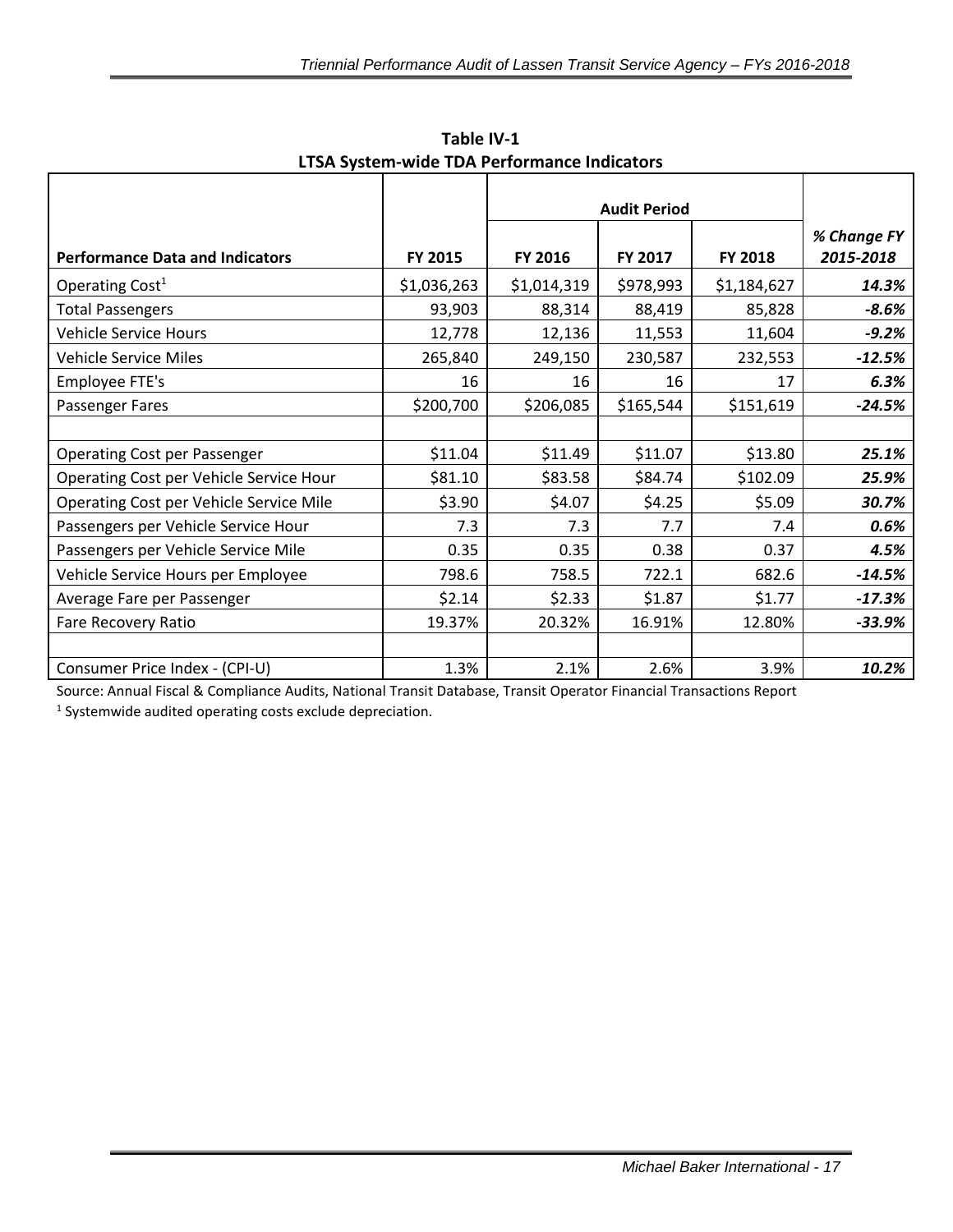| LTSA Fixed-Route/Commuter TDA Performance Indicators |           |                     |           |           |                              |
|------------------------------------------------------|-----------|---------------------|-----------|-----------|------------------------------|
|                                                      |           | <b>Audit Period</b> |           |           |                              |
| <b>Performance Data and Indicators</b>               | FY 2015   | FY 2016             | FY 2017   | FY 2018   | % Change<br>FY 2015-<br>2018 |
| <b>Operating Cost</b>                                | \$643,890 | \$803,134           | \$691,771 | \$714,914 | 11.0%                        |
| <b>Total Passengers</b>                              | 78,596    | 71,244              | 68,293    | 65,849    | $-16.2%$                     |
| <b>Vehicle Service Hours</b>                         | 9,068     | 8,690               | 8,174     | 8,306     | $-8.4%$                      |
| <b>Vehicle Service Miles</b>                         | 255,456   | 238,565             | 217,817   | 218,437   | $-14.5%$                     |
| Employee FTE's                                       | 14        | 14                  | 14        | 15        | 7.1%                         |
| Passenger Fares                                      | \$128,032 | \$125,387           | \$92,645  | \$80,649  | $-37.0%$                     |
| <b>Contract Revenues</b>                             | \$29,571  | \$32,585            | \$29,016  | \$25,681  | $-13.2%$                     |
| <b>Total Fare Revenues</b>                           | \$157,603 | \$157,972           | \$121,661 | \$106,330 | $-32.5%$                     |
|                                                      |           |                     |           |           |                              |
| <b>Operating Cost per Passenger</b>                  | \$8.19    | \$11.27             | \$10.13   | \$10.86   | 32.5%                        |
| Operating Cost per Vehicle Service<br>Hour           | \$71.01   | \$92.42             | \$84.63   | \$86.07   | 21.2%                        |
| Operating Cost per Vehicle Service<br>Mile           | \$2.52    | \$3.37              | \$3.18    | \$3.27    | 29.8%                        |
| Passengers per Vehicle Service Hour                  | 8.7       | 8.2                 | 8.4       | 7.9       | $-8.5%$                      |
| Passengers per Vehicle Service Mile                  | 0.31      | 0.30                | 0.31      | 0.30      | $-2.0%$                      |
| Vehicle Service Hours per Employee                   | 647.7     | 620.7               | 583.9     | 553.7     | $-14.5%$                     |
| Average Fare per Passenger                           | \$2.01    | \$2.22              | \$1.78    | \$1.61    | $-19.5%$                     |
| Fare Recovery Ratio                                  | 24.48%    | 19.67%              | 17.59%    | 14.87%    | $-39.2%$                     |
|                                                      |           |                     |           |           |                              |
| Consumer Price Index - (CPI-U)                       | 1.3%      | 2.1%                | 2.6%      | 3.9%      | 10.2%                        |

**Table IV-2**

Source: National Transit Database, Transit Operator Financial Transactions Report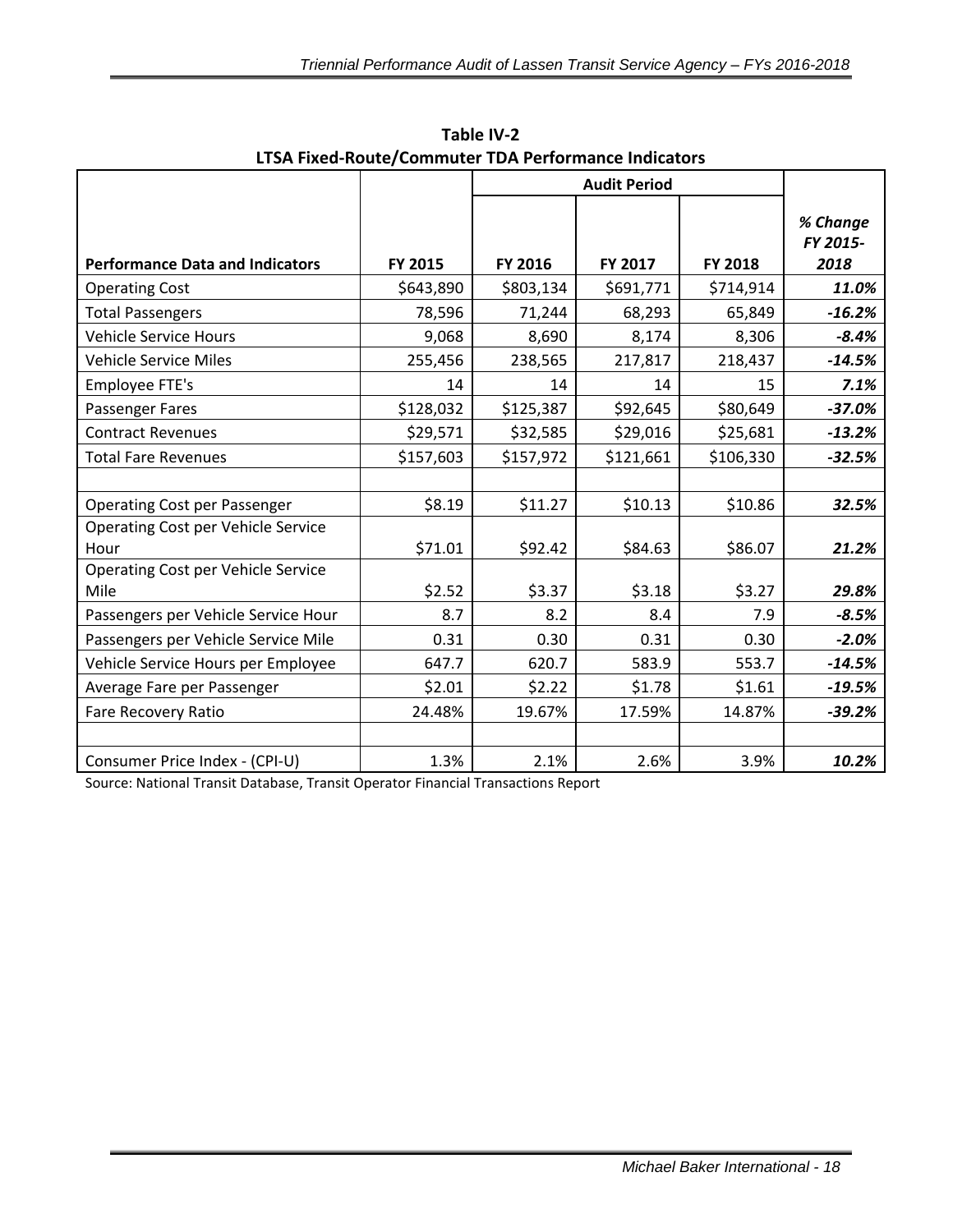|                                           |               | <b>Audit Period</b> |           |                |             |
|-------------------------------------------|---------------|---------------------|-----------|----------------|-------------|
|                                           |               |                     |           |                |             |
|                                           |               |                     |           |                | % Change FY |
| <b>Performance Data and Indicators</b>    | FY 2015       | FY 2016             | FY 2017   | <b>FY 2018</b> | 2015-2018   |
| Operating Cost*                           | \$94,902      | \$93,018            | \$114,047 | \$117,185      | 23.5%       |
| <b>Total Passengers</b>                   | 15,307        | 17,070              | 20,126    | 19,979         | 30.5%       |
| <b>Vehicle Service Hours</b>              | 3,710         | 3,446               | 3,379     | 3,298          | $-11.1%$    |
| <b>Vehicle Service Miles</b>              | 10,384        | 10,585              | 12,770    | 14,116         | 35.9%       |
| Employee FTE's                            | $\mathcal{P}$ | $\overline{2}$      | 2         | $\mathfrak{p}$ | 0.0%        |
| Passenger Fares                           | \$1,138       | \$1,106             | \$1,489   | \$2,230        | 96.0%       |
| <b>Contract Revenues</b>                  | \$40,784      | \$44,940            | \$40,019  | \$35,419       | $-13.2%$    |
| <b>Total Fare Revenues</b>                | \$41,922      | \$46,046            | \$41,508  | \$37,649       | $-10.2%$    |
|                                           |               |                     |           |                |             |
| <b>Operating Cost per Passenger</b>       | \$6.20        | \$5.45              | \$5.67    | \$5.87         | $-5.4%$     |
| <b>Operating Cost per Vehicle Service</b> |               |                     |           |                |             |
| Hour                                      | \$25.58       | \$26.99             | \$33.75   | \$35.53        | 38.9%       |
| Operating Cost per Vehicle Service        |               |                     |           |                |             |
| Mile                                      | \$9.14        | \$8.79              | \$8.93    | \$8.30         | $-9.2%$     |
| Passengers per Vehicle Service Hour       | 4.1           | 5.0                 | 6.0       | 6.1            | 46.8%       |
| Passengers per Vehicle Service Mile       | 1.47          | 1.61                | 1.58      | 1.42           | $-4.0%$     |
| Vehicle Service Hours per Employee        | 1,855.0       | 1,723.0             | 1,689.5   | 1,649.0        | $-11.1%$    |
| Average Fare per Passenger                | \$2.74        | \$2.70              | \$2.06    | \$1.88         | $-31.2%$    |
| <b>Fare Recovery Ratio</b>                | 44.17%        | 49.50%              | 36.40%    | 32.13%         | $-27.3%$    |
|                                           |               |                     |           |                |             |
| Consumer Price Index - (CPI-California)   | 1.3%          | 2.1%                | 2.6%      | 3.9%           | 10.2%       |

**Table IV-3 LTSA Dial-A-Ride TDA Performance Indicators**

Source: National Transit Database, Transit Operator Financial Transactions Report

\*FY 2015 Operating Cost is calculated from the fixed vehicle service hourly rate of \$25.58 multiplied by annual vehicle service hours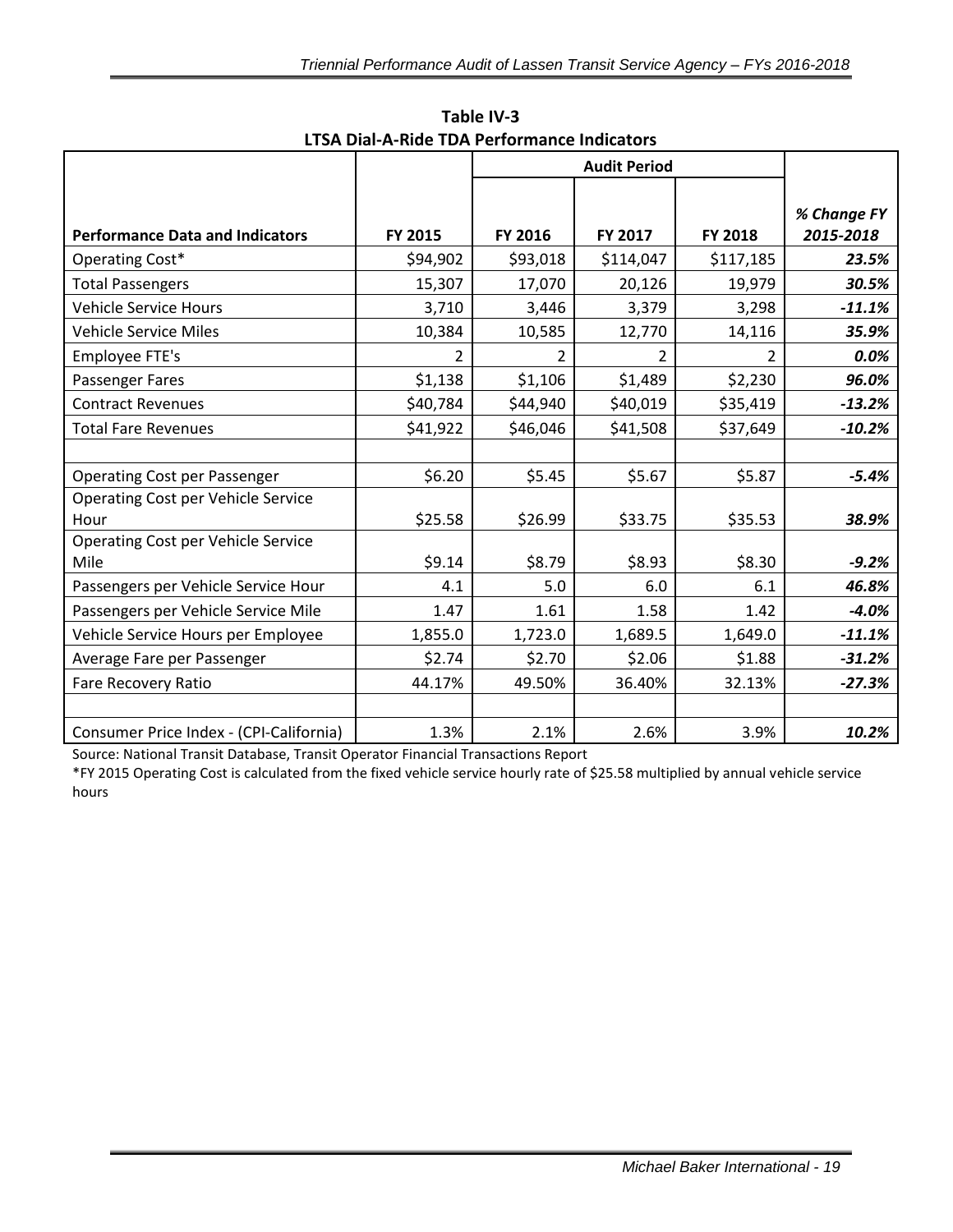

**Graph IV-2 Ridership**

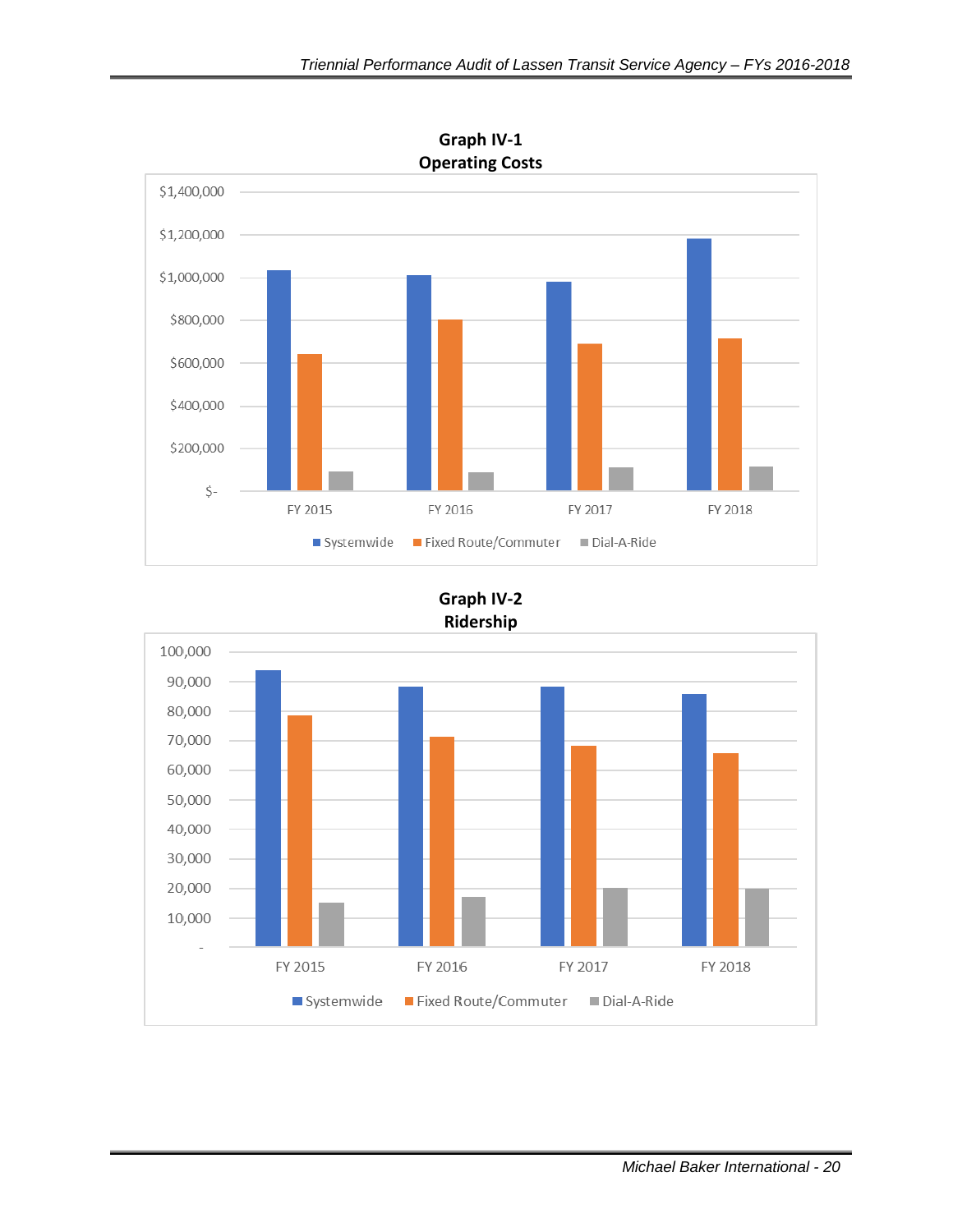

**Graph IV-3 Operating Cost per Passenger**

**Graph IV-4 Operating Cost per Vehicle Service Hour**

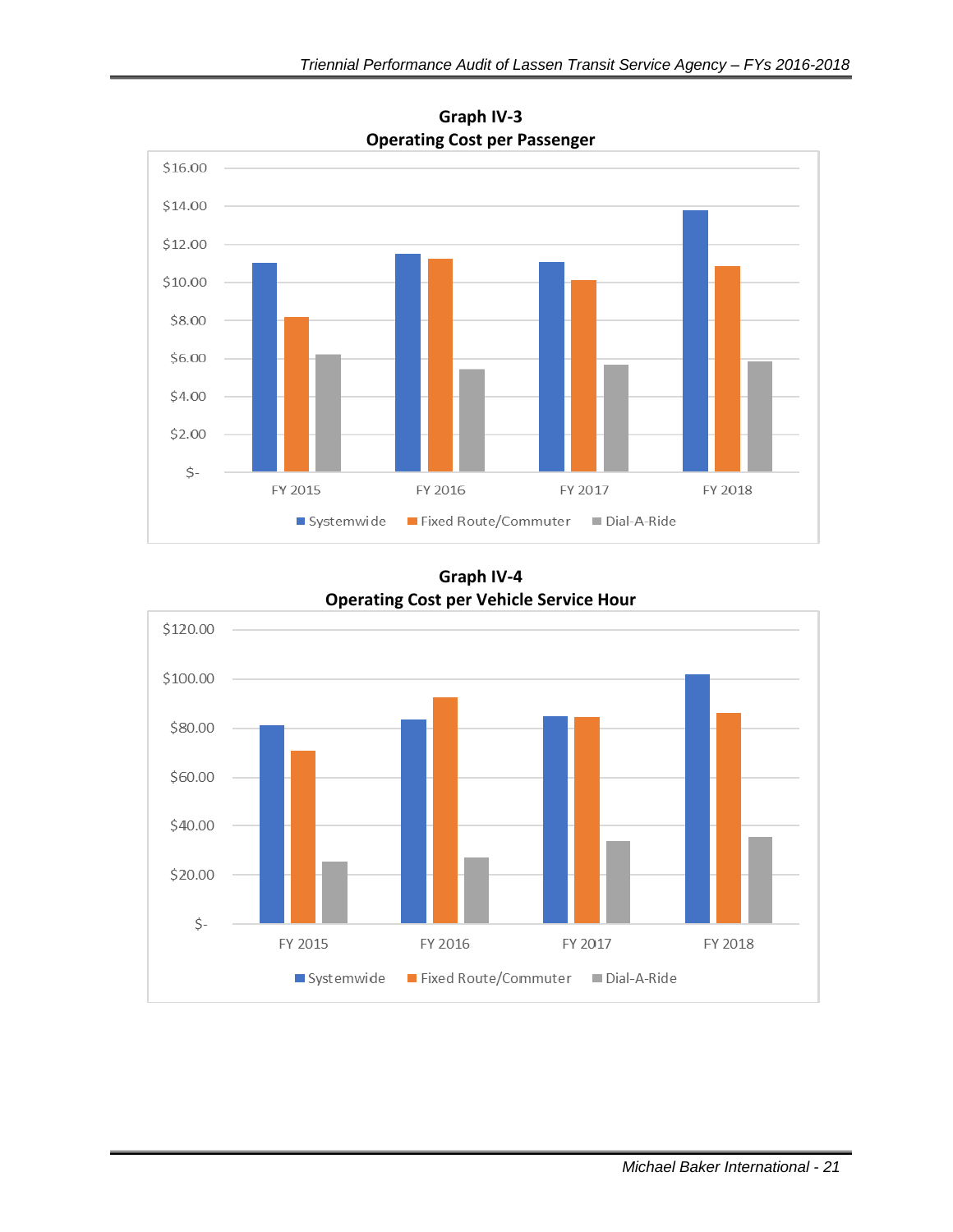

**Graph IV-5 Passengers per Vehicle Service Hour**

**Graph IV-6 Fare Recovery Ratio**

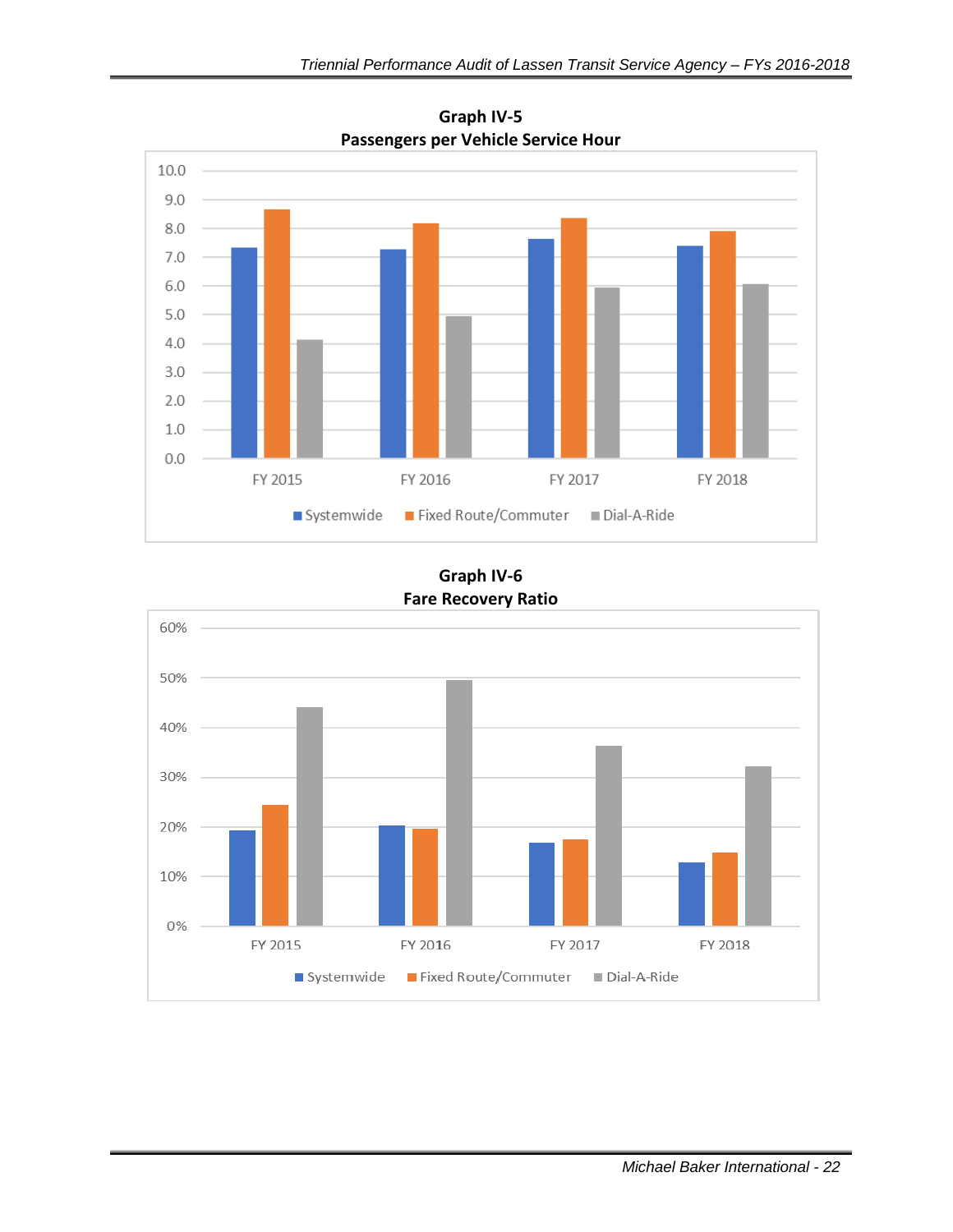## **Findings from Verification of TDA Performance Indicators**

- **1. Operating cost per vehicle service hour,** an indicator of cost efficiency, increased 25.9 percent system-wide from \$81.10 during FY 2015 base year to \$102.09 in FY 2018. At the modal level, fixed route/commuter cost per hour increased 21.2 percent from \$71.01 in FY 2015 to \$86.07 in FY 2018. For Dial-A-Ride, cost per hour increased 38.9 percent from \$25.58 in FY 2015 to \$35.53 in FY 2018. Although system-wide vehicle service hours decreased 10 percent, audited operating costs increased by 14.3 percent during the audit period.
- **2. Operating cost per passenger,** an indicator of cost effectiveness, increased 25.1 percent from \$11.04 in FY 2015 to \$13.80 in FY 2018. At the modal level, fixed route/commuter cost per passenger increased 32.5 percent from \$8.19 in FY 2015 to \$10.86 in FY 2018. For Dial-A-Ride, cost per passenger decreased 5.4 percent from \$6.20 in FY 2015 to \$5.87 in FY 2018. As noted above, LTSA's operating costs increased during the period; coupled with a decrease in ridership, this performance measure has experienced a negative trend. Systemwide passenger trips decreased 8.6 percent from 93,303 in FY 2015 to 85,828 in FY 2018.
- **3. Passengers per vehicle service hour,** which measures the effectiveness of the service delivered, increased by a slight 0.6 percent between FY 2015 and FY 2018 from 7.3 passengers per hour to 7.4 passengers per hour. At the modal level, fixed route/commuter passengers per hour decreased 8.5 percent from 8.7 in FY 2015 to 7.9 passengers per hour in FY 2018. In contrast, passengers per hour on Dial-A-Ride increased from 4.1 in FY 2015 to 6.1 passengers in FY 2018, a 46.8 percent increase. The system-wide trend in this indicator is reflective of the 8.6 percent decrease in ridership and the 9.2 percent decrease in vehicle service hours during the audit period.
- **4. Passengers per vehicle service mile,** another indicator of service effectiveness, increased 4.5 percent between FY 2015 and FY 2018 from 0.35 passengers to 0.37 passengers. At the modal level, fixed route/commuter passengers per mile decreased 2 percent from 0.31 in FY 2015 to 0.30 passengers per hour in FY 2018. On Dial-a-Ride, passengers per mile decreased 4 percent from 1.47 in FY 2015 to 1.42 passengers in FY 2018. From the FY 2015 base year to FY 2018, total vehicle service miles decreased 12.5 percent from 265,840 vehicle service miles to 232,553 vehicle service miles while the number of passenger trips decreased 8.6 percent.
- **5. Vehicle service hours per employee** decreased 14.5 percent between FY 2015 and FY 2018. This resulted from the 6.3 percent in the number of full-time equivalent (FTE) employees (rounding difference for percent change) and the 9.2 percent decrease in vehicle service hours during the period. The number of FTEs increased from 16 FTEs in FY 2015 to 17 FTEs in FY 2018. This measure is based on the number of employee FTEs using employee pay hours from the State Controller Report and dividing by 2,000 hours per employee.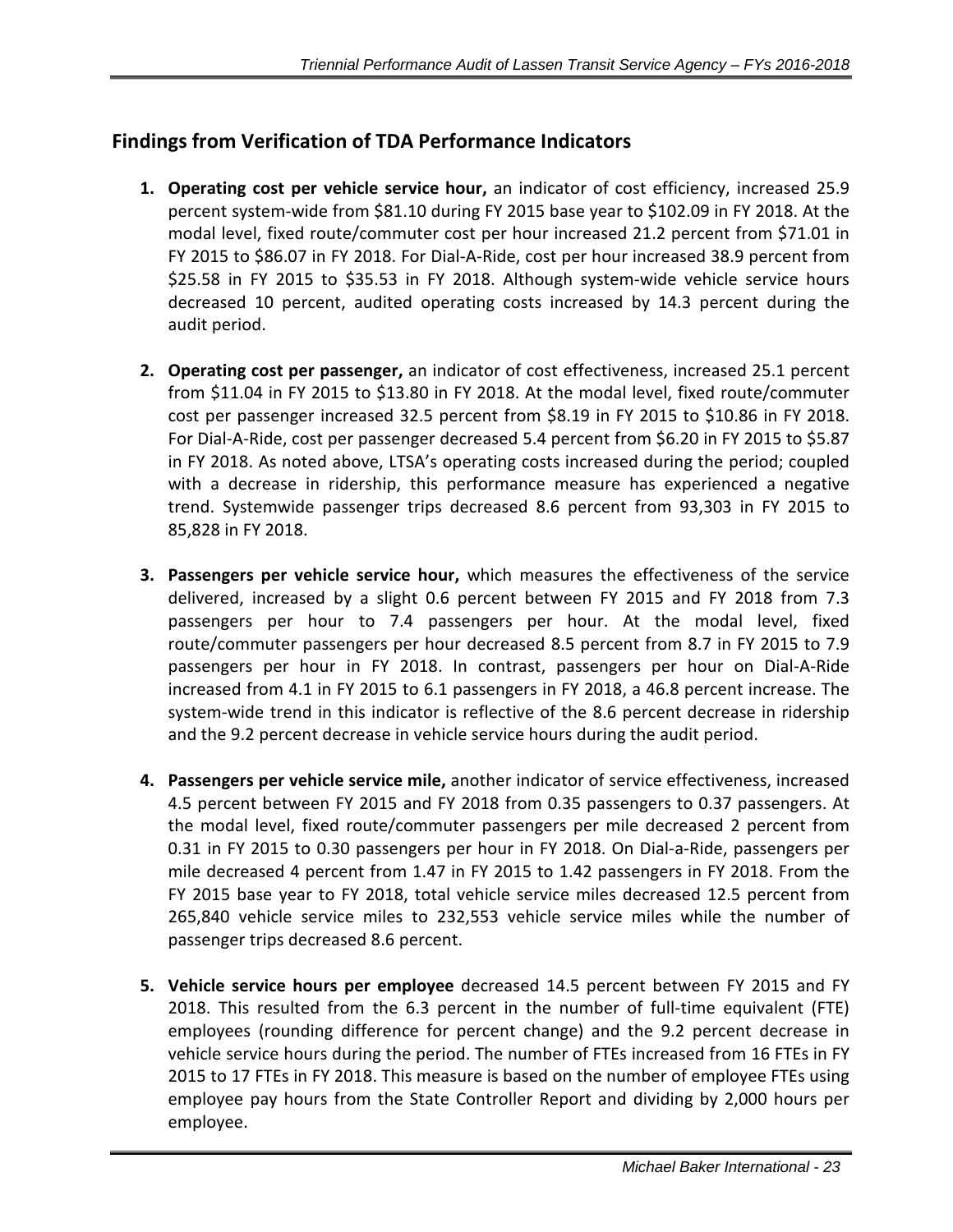**6. Farebox recovery** exhibited a 33.9 percent decrease from a ratio of 19.37 percent in the FY 2015 base year to a ratio of 12.80 percent in FY 2018 based on audited data. Passenger fare revenue decreased 24.5 percent whereas operating costs increased 14.3 percent. LTSA is held to a 10 percent minimum farebox recovery ratio and, despite the decreasing trend, was able to exceed the minimum ratio throughout the audit period.

#### **Conclusion from the Verification of TDA Performance Indicators**

LTSA's performance metrics during the audit period reflect increases in operating costs coupled with decreases in passenger trips and fare revenue. Other key performance measures also exhibited comparable decreases. Vehicle service hours and miles decreased 9.2 and 12.5 percent, respectively. Performance cost indicators exhibited increases ranging from a 25.1 percent increase in the cost per passenger to a 30.7 percent increase in the cost per mile.

Based on audited data, operating costs fluctuated during the audit period and exhibited an overall increase of 14.3 percent. On a per annum basis, costs decreased in FY 2016 and FY 2017 by 2.1 percent and 3.5 percent, respectively. However, operating costs increased by 21 percent in FY 2018, attributed to the commingling of certain administrative expenses and revenues with LCTC in the County's Fund 128. Consumer Price Index escalators built into the operating contract are also factors.

Passenger trips have been impacted by the increase in vanpool usage by employees at the Sierra Army Depot in the southern portion of the county. As a result, only one bus is operated on the South County Commuter route. The Susanville City route and the complementary Dial-A-Ride service generate two-thirds of the overall ridership. Main traffic generators include Lassen Community College and the Far Northern Regional Center. The 8.6 percent decrease in passenger trips was reflected in the 24.5 percent decrease in fare revenues. There were no fare increases implemented during the audit period. Despite such trends, the transit system was able to exceed its minimum 10 percent farebox recovery standard. Subsequently, ridership has increased by 2,000 passenger trips in FY 2018-19. Allowable under state law, additional funds generated at the local level could be applied to the farebox ratio including advertising revenue, Low Carbon Transit Operations Program fare subsidies (LCTC discretion), fare revenue agreements (e.g. community college MOU), leased property income, and sale of capital assets.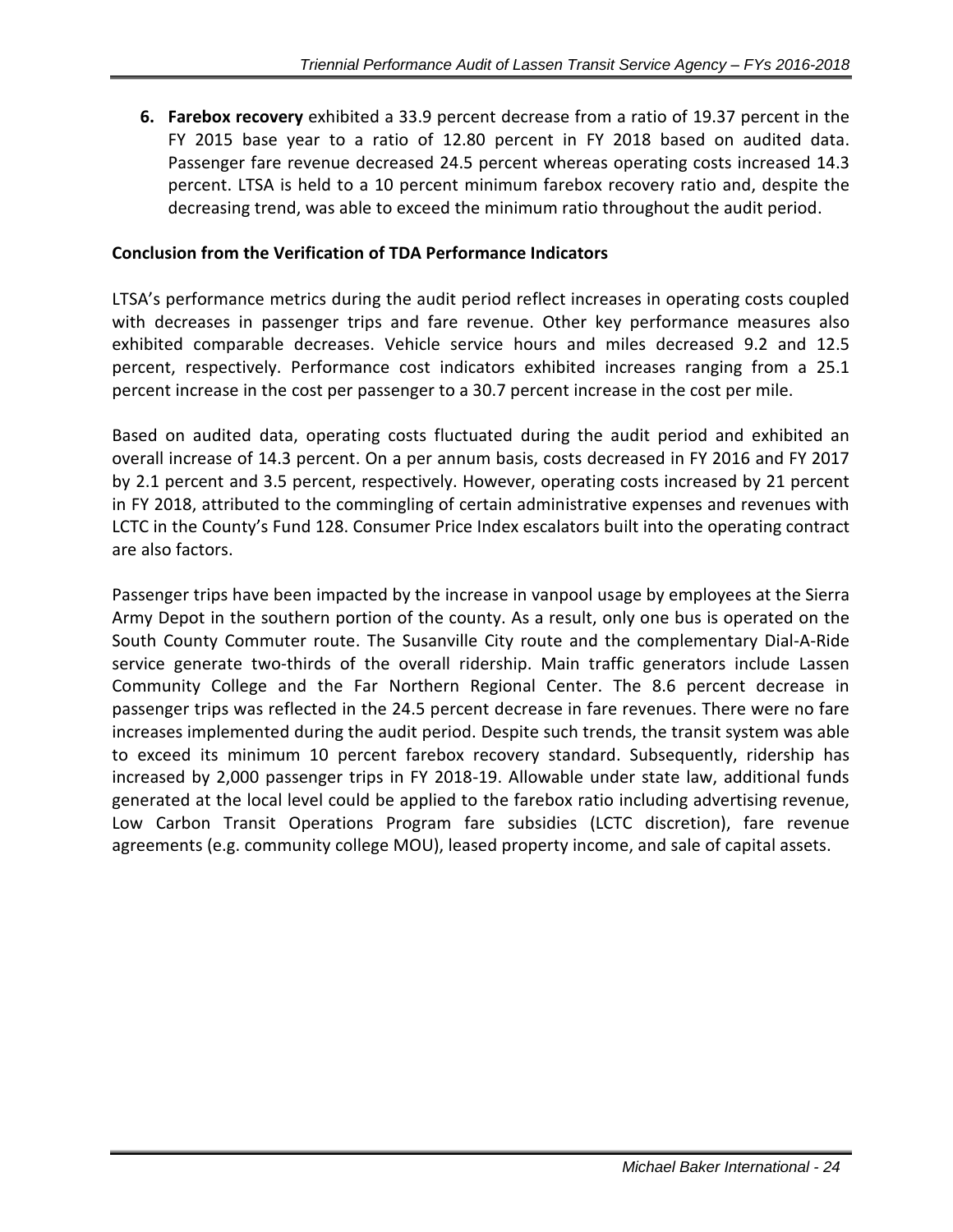# <span id="page-26-0"></span>**Section V**

### <span id="page-26-1"></span>**Review of Operator Functions**

This section provides an in-depth review of various functions within LTSA. The review highlights accomplishments, issues, and/or challenges that were determined during the audit period. The following functions were reviewed at LTSA offices and the LRB operations facility in Susanville:

- Operations
- Maintenance
- Planning
- Marketing
- General Administration and Management

Within some departments are subfunctions that require review as well, such as Grants Administration that falls under General Administration.

#### <span id="page-26-2"></span>**Operations**

LTSA administers local and rural commuter service along the major highway corridors in the county. The transit system is operated under contract by Paratransit Services. Routes are configured according to geographical area radiating from Susanville: Susanville City, West County, South/East County, South County Commuter, and Eagle Lake. All routes converge in Susanville, the county seat. The main traffic generators include Lassen Community College, Far Northern Regional Center, Sierra Army Depot.

LRB's ridership is composed primarily of the senior and transit-dependent markets. Approximately two-thirds of LRB's ridership is generated by the Susanville City route and Dial-A-Ride. The City route operates on an hourly loop around Susanville. The Dial-A-Ride ridership generated by the Far Northern Regional Center has increased. Based on the higher demand generated on the City route, LTSA has considered the addition of an extra bus. There are flag stops in the rural areas and the Susanville City route has stops without signage. This issue could pose potential ADA accessibility issues and right-of-way discussions with Caltrans. The development of a bus stop improvement program could be a useful tool in assessing the placement of bus stops and related infrastructure.

Aside from the Susanville City and West County routes, fare revenues were down due to lower ridership on the South County Commuter route. This is attributed to increased vanpool usage by employees of the Sierra Army Depot and the Federal Correctional Institution, Herlong. As a result of this trend, the South County Commuter route is now only serviced with one bus. On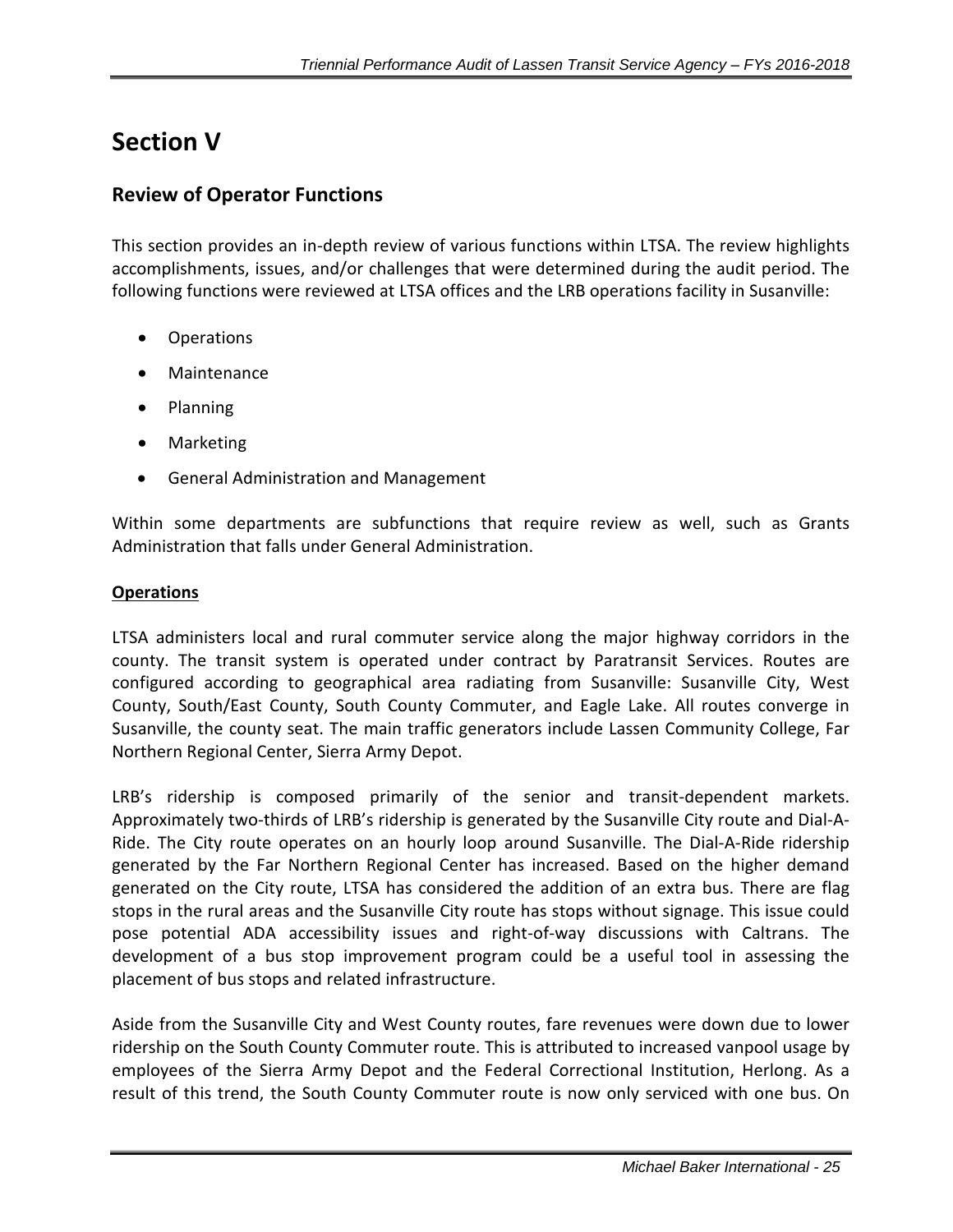the Eagle Lake route, the minimum passenger load requirement was increased from 2 to 10 passengers.

A Memorandum of Understanding (MOU) has existed between LTSA and Lassen Community College since July 2010 involving a \$20,000 annual subsidy. The MOU allows Lassen Community College students to ride LRB free and is renewed annually. The college generates approximately 10,000 student trips annually. The Lassen County Health and Social Services Department purchases tickets for its clientele.

In July 2016, the LTSA board passed a resolution enabling LRB to operate charter bus services for community and public events such as New Year's Eve Safe Ride Home, Bizz Johnson Marathon, Blues and Brews Festival, Wine Tasting Festival, Lassen Land & Trails Trust Nature Camp, and Rotary Club Annual Westwood BBQ. The resolution specifically states these charter services will not interfere with regularly scheduled service or compete unfairly with private charter operations, as stipulated in the TDA law which allows LTSA to provide charter bus services to charitable or public service organizations at direct cost not to exceed \$10,000 or a total of 40 charter buses per year, whichever occurs first. LTSA adjusts the direct hourly cost based on changes in operating cost such as from fuel price increases and contractor vehicle service hour cost increases.

A key performance measure is on-time performance. LRB is held to a 90 percent on-time performance standard on all fixed and commuter routes except when travel is impeded by traffic or weather conditions. "On-time" is defined as not early and not more than five minutes late. Factors impacting on-time performance include road construction and driver rotation. On Dial-A-Ride, riders are scheduled every 15 minutes. Lassen Senior Center transportation services supplement LRB Dial-A-Ride.

The contract operator is required to maintain a minimum of 100,000 miles traveled between preventative collision accidents. According to the Federal Motor Carrier Safety Administration, a preventable accident is one which occurs because the driver fails to act in a reasonably expected manner to prevent it. According the contract operator, LRB averages 6 to 8 accidents annually. In response to this trend, the contract operator has doubled the number of retraining hours, which has led to the reduction in preventable accidents.

Each vehicle is equipped with four interior cameras. Drivers utilize mobile display tablets (MDTs), which provide electronic manifests and route sheets. The MDTs utilized on the Susanville City route track on-time performance as well as boarding and alightings. LTSA has a three-year contract with REI for GPS tracking and monitoring software.

In November 2017, the contract operator implemented a new data input system for reporting performance metrics. The Excel-based template allows the tracking of pertinent performance data including wheelchairs, bicycles, and school trips. Other data include ridership and farebox type data, fuel and oil consumption, and utility costs.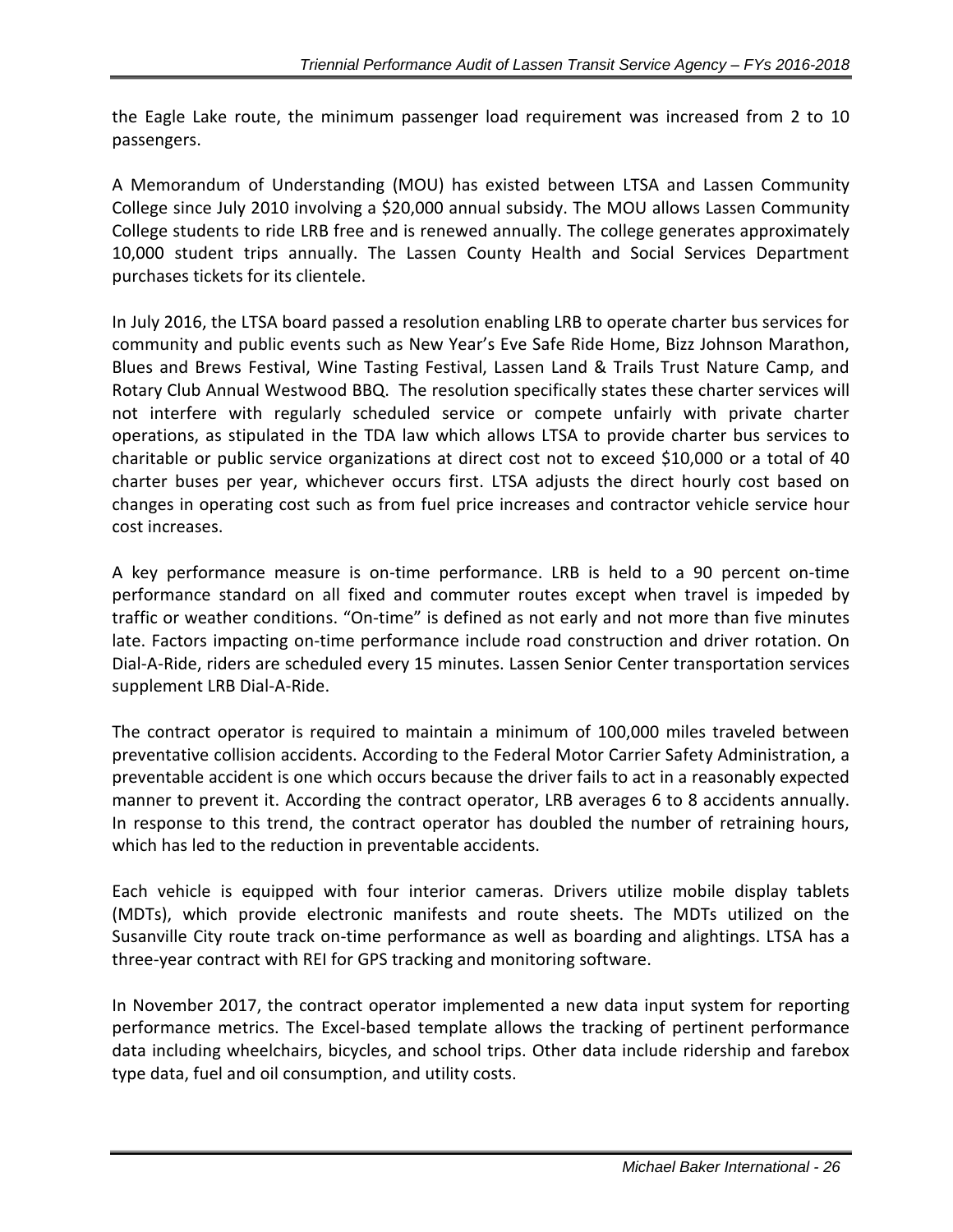<span id="page-28-0"></span>Farebox handling and reconciliation are conducted on a manual basis. LRB vehicles are equipped with nonelectronic Diamond fareboxes that have security aspects to prevent mishandling. Drivers place the vaults on the desk in the driver's lounge. Keys to the vaults are kept in a safe. The general manager and dispatcher count the fares collected from the day before about one hour before drivers arrive for their shifts. Fareboxes can be utilized for two days. The bank deposit is conducted on Fridays whereby all the fares for the week are counted. The cash proceeds are placed in a zip-lock bag, which is marked with the day of collection. Fare proceeds are reconciled with the manifest and fare box tally data. The fare box tally sheet tracks the number of passengers and the fare vaults assigned. Data are submitted to LTSA for review and oversight.

During the site visit, the auditor expressed concern about the location of the fare handling and counting, as the fare vaults holding the cash fare are visible and easily accessible on the desk in the driver's lounge. The general manager indicated that the area where the counting takes place would be partitioned and secured from the rest of the driver's lounge and would include a slot where vaults would be inserted into a safer location. In the interim, until a separate fare counting room is constructed, LTSA should take measures to improve safeguarding of the cash vaults, such as installing a key-locked cabinet bolted to the wall where the vaults can be stored for the night.

### Operations Personnel

Operations personnel is provided through Paratransit Services. The 19 employees assigned to LRB are composed of one general manager, one operations supervisor, 15 drivers, and two mechanics. Five drivers are classified as full-time, but the part-time drivers are available to provide enough coverage. The general manager has been in the position since May 2019 and was formerly the operations supervisor. The current operations supervisor started in September 2019 after having completed the "Train the Trainer" program. After a period of shortages and turnover, personnel levels have stabilized.

Drivers are recruited through the Paratransit Services website [\(http://www.paratransit.net/careers.html\)](http://www.paratransit.net/careers.html) as well as through local media publications and word-of-mouth. Candidates must be at least 21 years of age, have had a valid driver's license for at least five years, and have the ability to obtain a commercial driver's license (Class B with air brake and passenger endorsements) as necessary for contractual requirements. In addition, candidates must be able to successfully pass a criminal background check, a motor vehicle records check, pre-employment drug screening, and functional capacities assessment. They must also be able to obtain a CPR/First Aid and Defensive Driving certification.

The training protocol in the operating contract stipulates a minimum of 80 hours per employee, of which 30 hours is behind-the-wheel training. The training must be completed before a driver can enter unsupervised passenger service. Drivers undergo quarterly assessments that cover air brakes and wheelchair lift and securement instruction.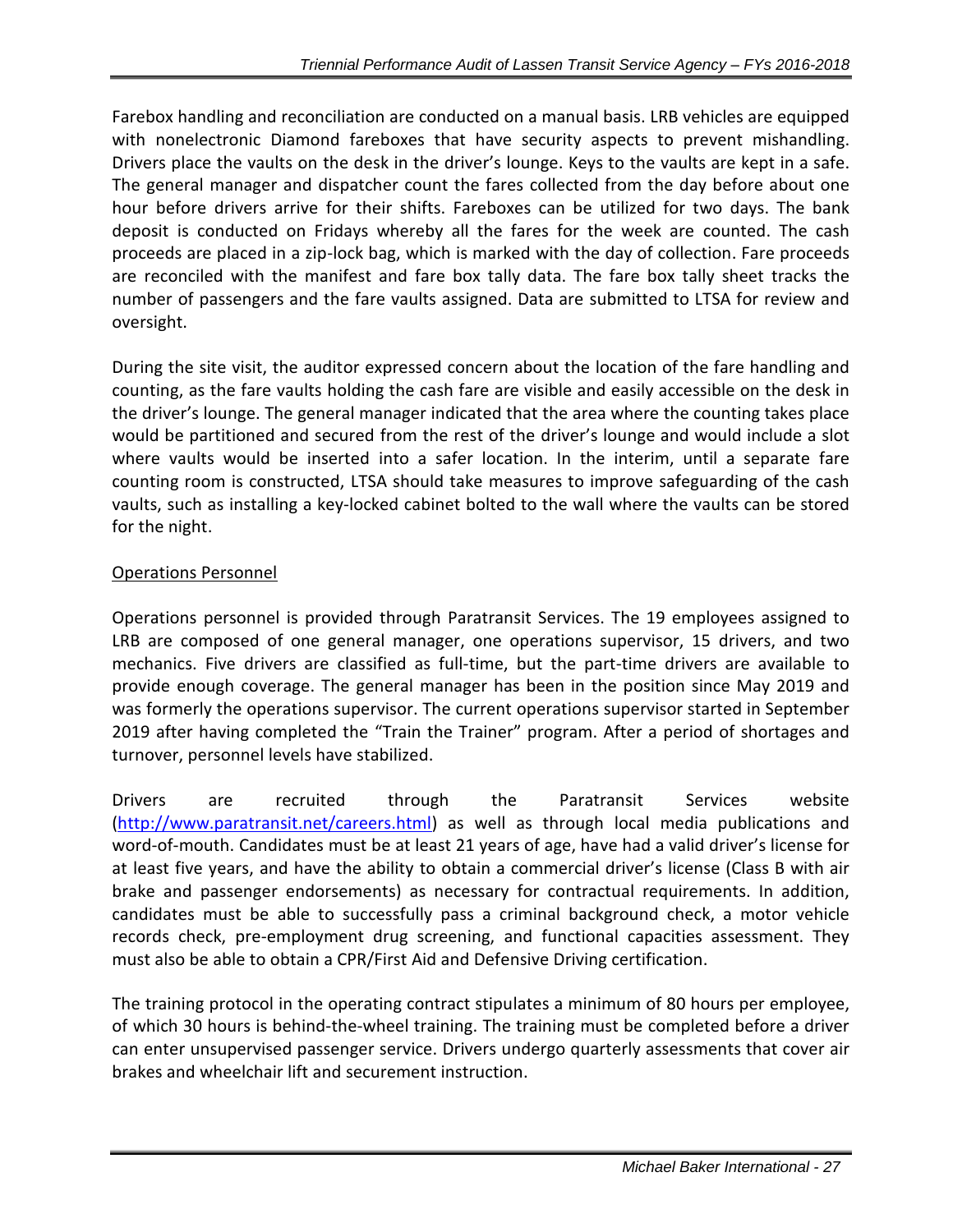#### **Maintenance**

LRB vehicles are owned by LTSA but are maintained through its contract with Paratransit Services. Vehicles are serviced and stored at the LRB operations facility located at 701-980 Johnstonville Road in Susanville. The maintenance area is composed of two service bays and two sets of lifts. The lifts are inspected every four years. There is also a bus wash facility on the premises. LTSA received Public Transportation Modernization, Improvement & Service Enhancement Account (PTMISEA) program grants toward the upgrade of the vehicle maintenance facility.

LRB utilizes a preventive maintenance inspection (PMI) protocol based on progressive mileage inspections and servicing requirements that meet or exceed state and federal standards. PMIs are conducted after a prescribed mileage or time interval. The PMI schedule is summarized in the following table.

| <b>Miles</b>   | 3,500 | 7,000 | 15,000            |
|----------------|-------|-------|-------------------|
|                |       |       | (Major includes A |
| Number of Days | 45    | 90    | & B items)        |

**Table V-1 Preventive Maintenance Schedule**

 *Source: LRB*

LRB uses the FleetMax software program to track PMIs, parts, and work orders. PMIs are monitored on a daily and weekly basis. Cummins Insite and Allison are utilized for running diagnostic tests on the engines. In addition, drivers conduct daily 15-minute pre-trip and posttrip inspections. The pre-trip inspections have averaged between 20 and 30 minutes. Parts are barcoded and the parts budget averages \$4,000 monthly. There are two sets of tires allocated for each bus. Cycle counts of the parts are not conducted regularly which provide updates of the on-facility parts supply and helps maintain optimal inventory levels relative to maintenance work order flow.

Road call data compiled on work orders reveal a modest number of incidences during the audit period. There were two road calls in FY 2016; nine road calls in FY 2017; and one road call in FY 2018. The anticipated delivery of newer vehicles should have a positive effect on this indicator. LRB has implemented a sticker program that identifies any defect on every vehicle. The stickers are memorialized in a book maintained for each vehicle for reference.

Fueling takes place at Ed Staub & Sons Petroleum located at 702-190 Johnstonville Road in Susanville. The drivers fill up at the end of each run and sign a purchase log that is maintained by the vendor. Fuel is accessed through a card-lock system available 24 hours a day.

As mentioned earlier, there are two mechanics plus one mechanic on-call who is familiar with the fleet. The goal is to have the mechanics Automotive Service Excellence (ASE) certified.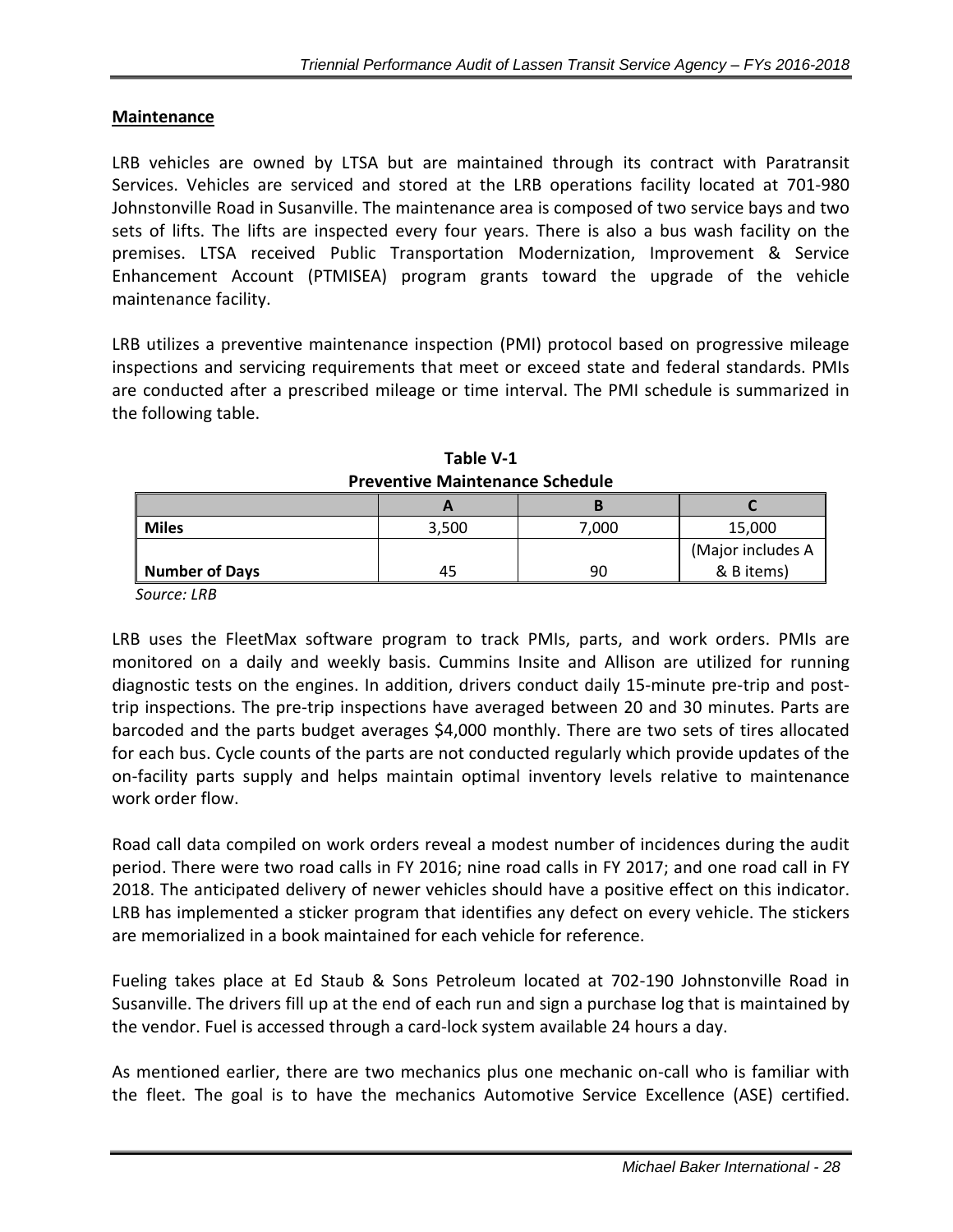Mechanics are also required to have a Class B license with passenger endorsement. The current mechanics were recruited from Lassen Community College's automobile training program.

#### <span id="page-30-0"></span>**Planning**

Transit planning and oversight are engaged through various approaches. Efforts to improve productivity of the transit services involve several methods employed by LTSA in concert with LCTC including short-range transit plans (SRTP), the unmet transit needs process, and monitoring transportation performance improvement recommendations and measuring progress through statistical information provided by LTSA and the contract operator.

During the audit period, the *Lassen County Final Transit Development Plan (TDP) 2017* was adopted in June 2017. The TDP was prepared by a consultant and funded through a Rural Planning Assistance (RPA) and a Planning, Program and Monitoring (PPM) grant administered by Caltrans. The aim of the TDP update was to evaluate services currently provided by LTSA and to develop a plan to improve system performance and provision over a five-year horizon through FY 2021-22.

The TDP is composed of an executive summary; an introduction; setting for transportation services; transportation services; community and public input; transit needs and demand; service alternatives analysis; capital alternatives; marketing analysis and strategies; and a recommended service plan. Included as an appendix are the results of the on-board survey. Key issues identified in the TDP included service frequency, funding issues, grant coordination and education with local agencies, establishment of a transit plaza, potential new stops, marketing, driver retention, travel training, and route reductions/elimination.

The implementation plan is composed of a comprehensive set of goals and strategies related to service expansion and modification, administration, infrastructure, marketing and promotion, coordination, and financial issues. The service and capital improvements identified included ondemand stops along the Susanville City route; the addition of a tripper bus; establishing a minimum of three passengers on the Eagle Lake route; adding a second bus to the City route; eliminating the midday run on the West County route; and transit fleet and bus stop improvements.

#### <span id="page-30-1"></span>**Marketing**

Marketing and promotional efforts for LRB are the purview of LTSA. LTSA is responsible for the planning, printing, and provision of all schedules, tickets, passes, transfers, and service brochures. The contract operator is tasked with the placement and scheduling of all marketing and promotional collateral.

Printed collateral includes brochures containing information about the LRB fixedroute/commuter and complementary Dial-a-Ride services. The LRB Rider's Guide is a six-page, multi‐color quad‐fold brochure composed of schedules and route maps for each route as well as fare and pass information, bus regulations, customer service contacts, and interline connections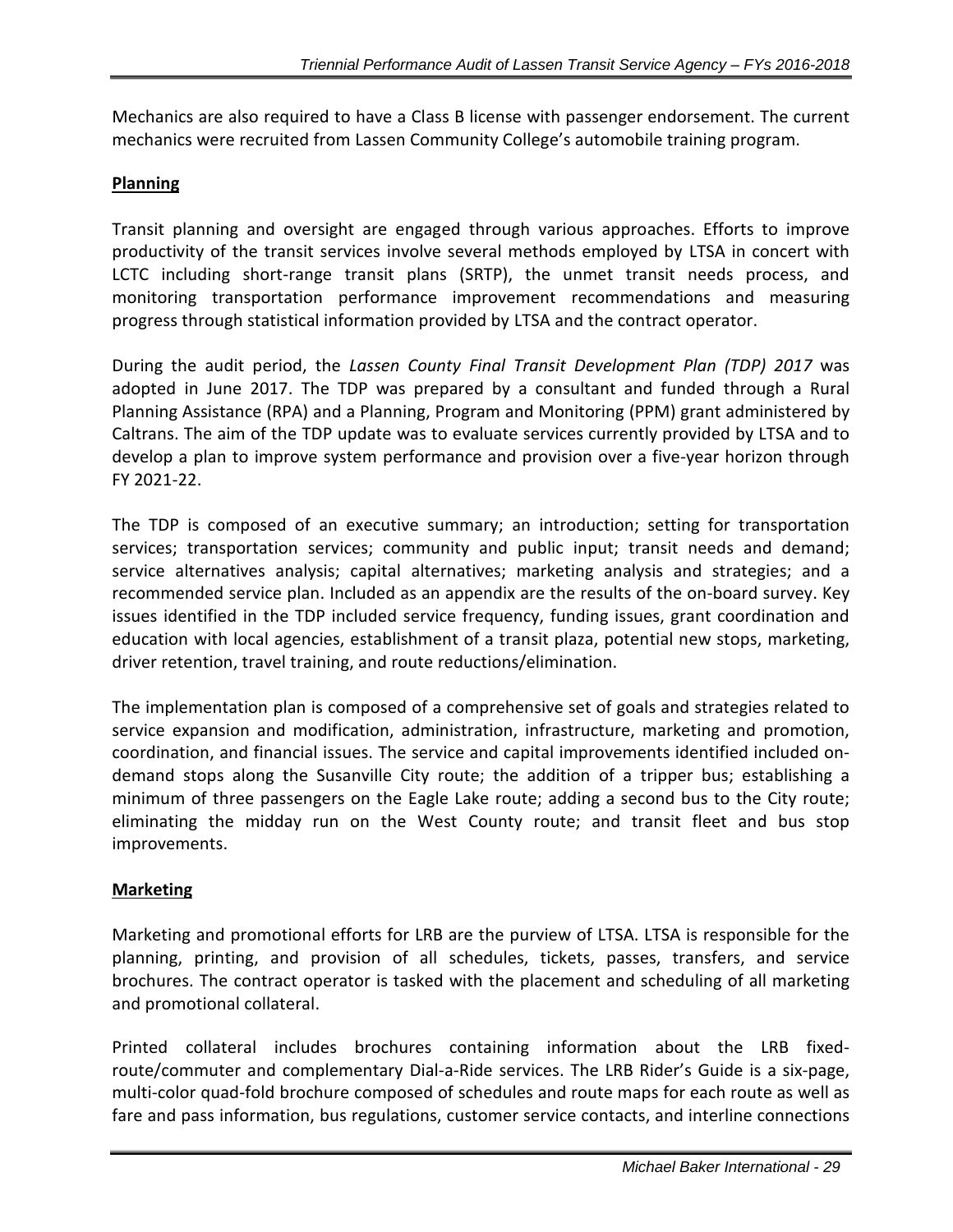with other regional systems. The Rider's Guide was updated in January 2016 and July 2017. A subsequent update occurred in February 2019.

Electronic and virtual marketing efforts include a website, a mobile bus tracker application, and social media. The website is maintained by LTSA staff and has its own domain: [http://www.lassentransportation.com/ltsa/lassen-rural-bus.](http://www.lassentransportation.com/ltsa/lassen-rural-bus) The web page contains a summary of LRB routes, trip planner and links to the Rider's Guide, Dial-A-Ride information, interline connections, and the Title VI Program. The ETA SPOT mobile application provides real-time bus tracking. The cover of the Rider's Guide includes quick response codes that direct mobile phone users to the ETA SPOT app and mobile website. Social media engagement involves a Facebook page. LRB is considering using YouTube for travel training videos.

In conjunction with the Lassen Senior Center, LRB operated a bus to take local seniors around Susanville to tour Christmas lights. In addition, ski trips for local college students as well as fall colors rides along the Bizz Johnson Trail have been marketed on the West County Route. LRB also operates a safe ride home service on New Year's Eve.

The development of the TDP included a series of community outreach efforts in October 2016. Those efforts included the administration of on-board surveys over a five-day period, an online survey, and informational booths at community events and local shopping centers such as Railto-Trails Festival, Walmart, Lassen Community College, and the Lassen Senior Center. The TDP also included a series of marketing strategies designed to raise the profile of LRB.

Pursuant to the federal Civil Rights Act of 1964, LTSA has an adopted Title VI Program, which was adopted in May 2017. Title VI of the Civil Rights Act of 1964 requires that no person in the United States, on the grounds of race, color, or national origin, be excluded from, be denied the benefits of, or be subjected to discrimination, under any program or activity receiving federal financial assistance. A link to the Title VI Program is available through the LTSA web page [\(http://lassentransportation.com/sites/default/files/resources/Title%20VI\\_0.pdf\)](http://lassentransportation.com/sites/default/files/resources/Title%20VI_0.pdf). Complaint forms are accessible on the LTSA website and at the LTSA office. In addition to the LTSA web page link, Title VI policy notices are posted at the County Department of Transportation and LRB offices.

#### <span id="page-31-0"></span>**General Administration and Management**

LTSA was created under a Joint Powers Agreement between the County of Lassen and the City of Susanville in July 2002. The LTSA governing board is composed of six members, who also serve on the LCTC board. Three members are appointed from the Lassen County Board of Supervisors and three members are appointed from the City of Susanville City Council. The board generally meets the second Monday of every odd numbered month in the City of Susanville Council Chambers, located at 66 North Lassen Street in Susanville.

County of Lassen staff from the Department of Transportation/Public Works administer the LTSA operations contract with Paratransit Services. In particular, the transportation planner at the County meets weekly with the operations contractor on Wednesdays at 9:00 a.m. During the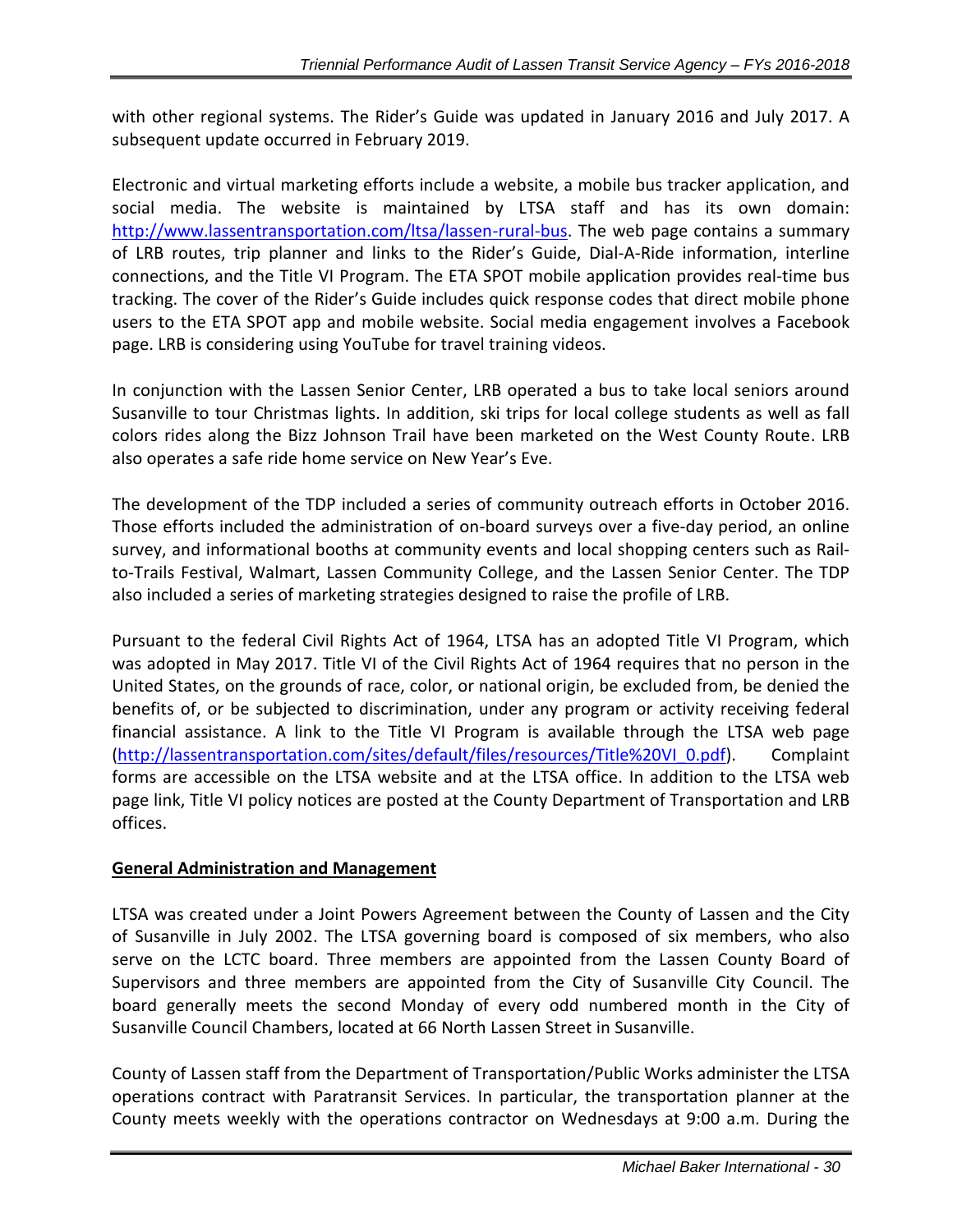meeting, manifests, ridership, and fuel consumption are reviewed and on-time performance trends on the City route are addressed.

The current operations contract is for a three-year term from July 1, 2016, through June 30, 2019, with up to two one-year optional extensions. The contract includes liquidated damages provisions with progressive penalties based on the number of occurrences per month. LTSA reimburses the contract operator monthly and costs are based on the established revenue service hourly rate and the monthly rate pursuant to the contract. The contractor invoices for actual costs minus fare revenue received.

Pursuant to the TDA, LTSA receives LTF proceeds and STA funds. TDA funding is used primarily for operations as well as for capital expenditures. Based on Transit Operators Financial Transactions Report data, LTF revenues received during the audit period were \$219,903 in FY 2016; \$1,189,840 in FY 2017; and \$242,557 in FY 2018. STA revenues received were \$232,070 in FY 2016; \$138,176 in FY 2017; and \$123,493 in FY 2018.

The Transit Operators Financial Transactions Reports submitted to the State Controller are generally prepared by the fiscal auditor and reviewed by LTSA staff. In the past, this task was completed by the independent fiscal auditor.

#### Grants Management

<span id="page-32-0"></span>In addition to TDA funding, LTSA relies on a variety of federal and state grants to support its operations and capital procurement efforts. Capital improvements rely almost solely on state and federal grant funding. Grant program receipts and expenditures are tracked on a spreadsheet prepared by LTSA staff.

Rural formula FTA Section 5311 grant funds received were applied toward operations assistance. LCTC submits a Program of Projects that identifies subrecipients and projects to receive FTA Section 5311 funds in their planning area by December 31 of each year.

State grant funding has been derived from the Low Carbon Transit Operations Program (LCTOP) and the PTMISEA program toward service expansion, farebox support, and capital procurements. LCTOP was established by SB 862 to provide funds to transit agencies to reduce greenhouse gas emissions and improve mobility through operating and capital grants. For FY 2018, LTSA received and expended \$4,556 of LCTOP funds for free fare days.

Funding from the PTMISEA program has been used for improvements to bus maintenance facilities and road signs. At the beginning of the audit period, LTSA had \$715,458 in PTMISEA grant funds. LTSA expended \$183,886 in FY 2016; \$404,994 in FY 2017 for bus maintenance bay expansion; and \$7,826 in FY 2018. In addition, LTSA received and expended \$72,061 of CalOES funds in FY 2018 for security cameras and vaults for buses. LTSA continues to monitor funding under the new State of Good Repair Program under SB 1, from which it received \$39,080 in FY 2018.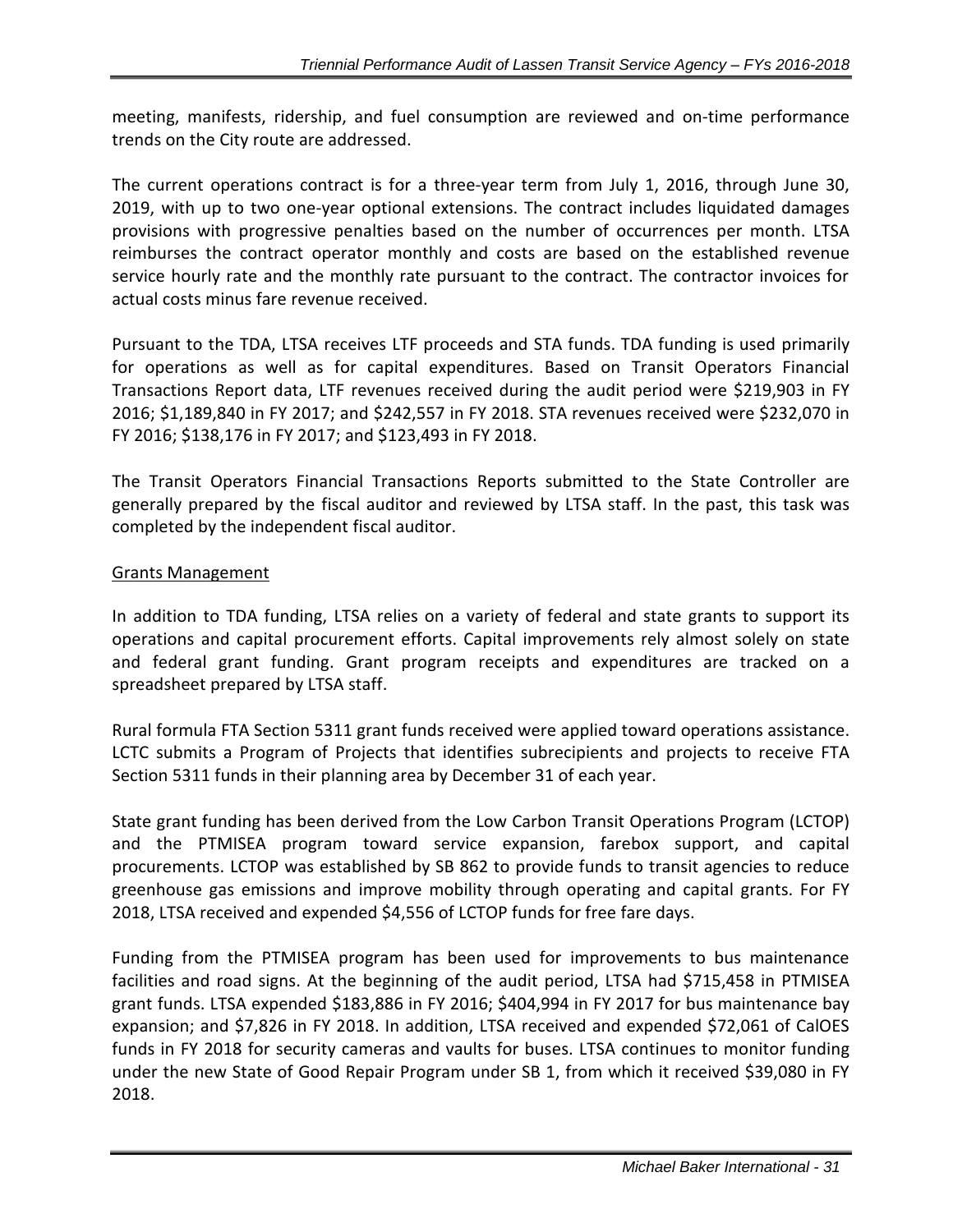# **Section VI**

# <span id="page-33-0"></span>**Findings**

The following summarizes the findings obtained from this triennial audit covering fiscal years 2016 through 2018. A set of recommendations is then provided.

# **Triennial Audit Findings**

- 1. Of the nine compliance requirements pertaining to LTSA, the operator satisfactorily complied with seven requirements. The operator was partially compliant in the timely submittal of its State Controller's Report and annual fiscal and compliance audits. Two additional compliance requirements did not apply to LTSA (i.e., blended and urban farebox recovery ratios).
- 2. LTSA is held to a 10 percent minimum farebox recovery ratio. For the three-year audit period, the farebox recovery ratio calculated by the performance auditor using audited data was 20.32 percent in FY 2016; 16.90 percent in FY 2017; and 12.80 percent in FY 2018. The average system-wide farebox recovery ratio was 16.67 percent for the three years.
- 3. Through its contract operator, LTSA participates in the CHP Transit Operator Compliance Program and received inspections of its transit vehicles within the 13 months prior to each TDA claim. An unsatisfactory rating was made during the December 5, 2015, inspection related to the pull notice program, which was later corrected during a subsequent reinspection. Satisfactory ratings were made for all other inspections conducted during the audit period.
- 4. The operating budget exhibited modest fluctuations during each fiscal year of the audit period. The budget decreased 2.4 percent in FY 2016 and 2.5 percent in FY 2017. For FY 2018, the budget increased 1.5 percent.
- 5. LTSA satisfactorily implemented two out of the four prior audit recommendations, which pertained to the implementation of data entry procedures to ensure accuracy, and crosstraining of transit staff. The remaining two recommendations, concerning an automated reporting system for monitoring operation metrics and additional training in governmental accounting and use of the accounting software and transit funding, were not implemented and are being forwarded for implementation.
- 6. Operating cost per vehicle service hour, an indicator of cost efficiency, increased 25.9 percent system-wide from \$81.10 during FY 2015 base year to \$102.09 in FY 2018. At the modal level, fixed route/commuter cost per hour increased 21.2 percent from \$71.01 in FY 2015 to \$86.07 in FY 2018. For Dial-A-Ride, cost per hour increased 38.9 percent from \$25.58 in FY 2015 to \$35.53 in FY 2018. Although system-wide vehicle service hours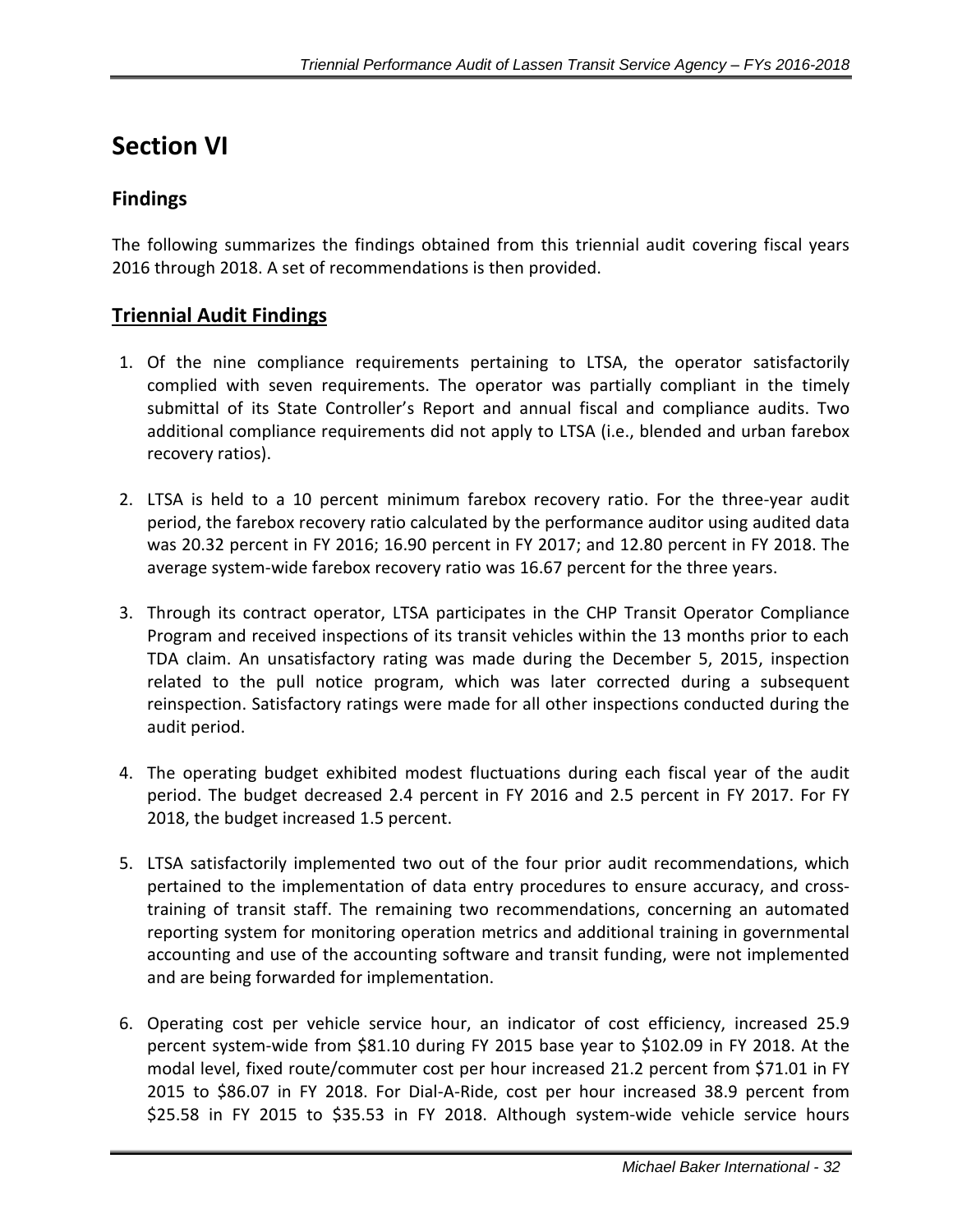decreased 10 percent, audited operating costs increased by 14.3 percent during the audit period.

- 7. Operating cost per passenger, an indicator of cost effectiveness, increased 25.1 percent from \$11.04 in FY 2015 to \$13.80 in FY 2018. At the modal level, fixed route/commuter cost per passenger increased 32.5 percent from \$8.19 in FY 2015 to \$10.86 in FY 2018. For Dial-A-Ride, cost per passenger decreased 5.4 percent from \$6.20 in FY 2015 to \$5.87 in FY 2018. As noted above, LTSA's operating costs increased during the period; coupled with a decrease in ridership, this performance measure has experienced a negative trend. Systemwide passenger trips decreased 8.6 percent from 93,303 in FY 2015 to 85,828 in FY 2018.
- 8. Passengers per vehicle service hour, which measures the effectiveness of the service delivered, increased by a slight 0.6 percent between FY 2015 and FY 2018 from 7.3 passengers per hour to 7.4 passengers per hour. At the modal level, fixed route/commuter passengers per hour decreased 8.5 percent from 8.7 in FY 2015 to 7.9 passengers per hour in FY 2018. In contrast, passengers per hour on Dial-A-Ride increased from 4.1 in FY 2015 to 6.1 passengers in FY 2018, a 46.8 percent increase. The system-wide trend in this indicator is reflective of the 8.6 percent decrease in ridership and the 9.2 percent decrease in vehicle service hours during the audit period.
- 9. Passengers per vehicle service mile, another indicator of service effectiveness, increased 4.5 percent between FY 2015 and FY 2018 from 0.35 passengers to 0.37 passengers. At the modal level, fixed route/commuter passengers per mile decreased 2 percent from 0.31 in FY 2015 to 0.30 passengers per hour in FY 2018. On Dial-a-Ride, passengers per mile decreased 4 percent from 1.47 in FY 2015 to 1.42 passengers in FY 2018. From the FY 2015 base year to FY 2018, total vehicle service miles decreased 12.5 percent from 265,840 vehicle service miles to 232,553 vehicle service miles while the number of passenger trips decreased 8.6 percent.
- 10. LRB's ridership is composed primarily of the senior and transit-dependent markets. Approximately two-thirds of LRB's ridership is generated by the Susanville City route and Dial-A-Ride. The City route operates on an hourly loop around Susanville.
- 11. Fare revenues were down due to lower ridership on the South County Commuter route. This is attributed to increased vanpool usage by employees of the Sierra Army Depot and the Federal Correctional Institution, Herlong. As a result of this trend, the South County Commuter route is now only serviced with one bus. On the Eagle Lake route, the minimum passenger load requirement was increased from 2 to 10 passengers.
- 12. Operations personnel is provided through Paratransit Services. The 19 employees assigned to LRB are composed of one general manager, one operations supervisor, 15 drivers, and two mechanics. Five drivers are classified as full-time, but the part-time drivers are available to provide enough coverage. The general manager has been in the position since May 2019 and was formerly the operations supervisor.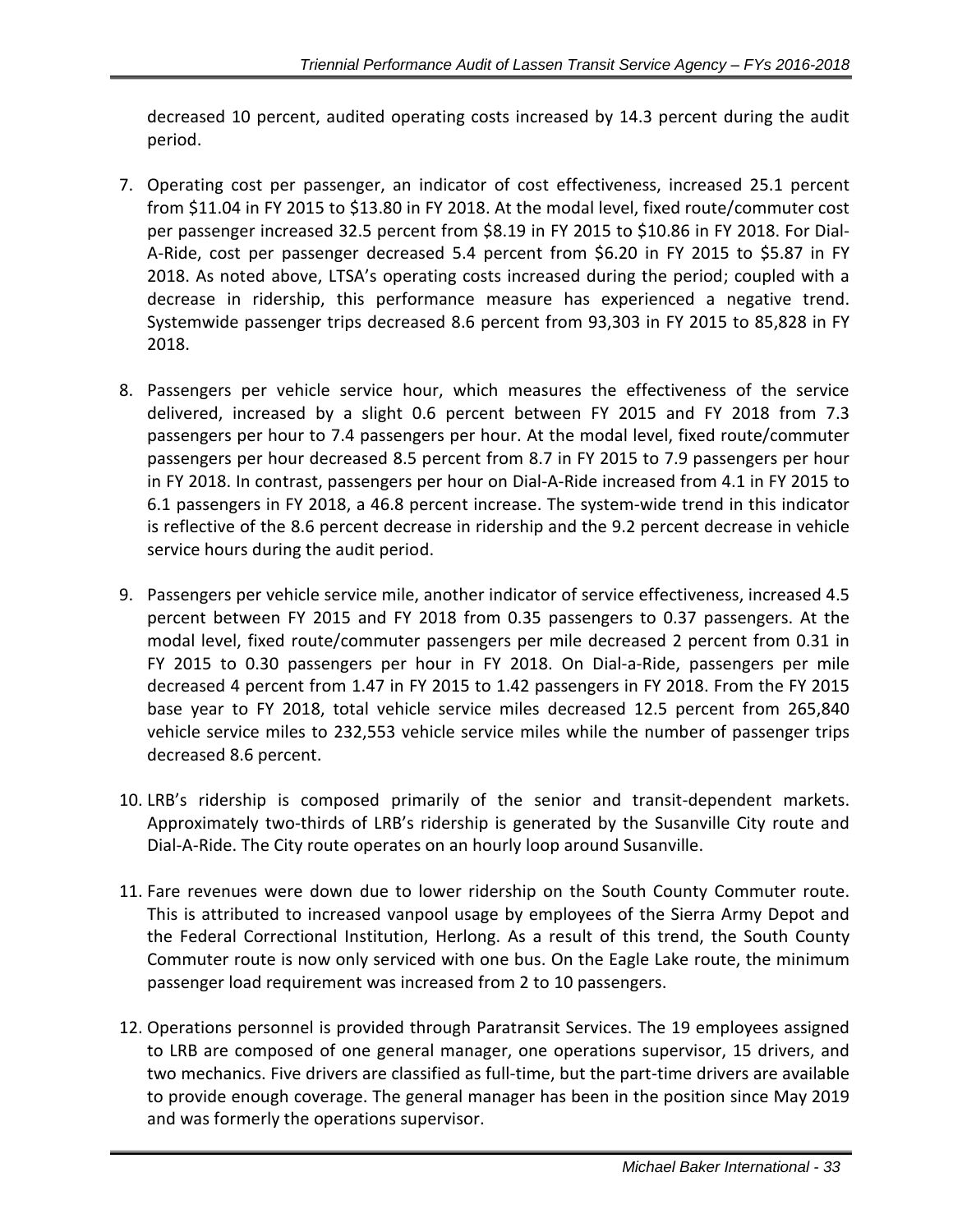- 13. Vehicles are serviced and stored at the LRB operations facility located at 701-980 Johnstonville Road in Susanville. The maintenance area is composed of two service bays and two sets of lifts. The lifts are inspected every four years. LRB utilizes a preventive maintenance inspection protocol based on progressive mileage inspections and servicing requirements that meet or exceed state and federal standards.
- 14. The *Lassen County Final Transit Development Plan (TDP) 2017* was adopted in June 2017. The TDP was prepared by a consultant and funded through a Rural Planning Assistance and a Planning, Program and Monitoring grant administered by Caltrans.
- 15. County of Lassen staff from the Department of Transportation/Public Works administer the LTSA operations contract with Paratransit Services of Bremerton, Washington. The transportation planner at the County meets weekly with the operations contractor. The current operations contract is for a three-year term from July 1, 2016, through June 30, 2019, with up to two one-year optional extensions.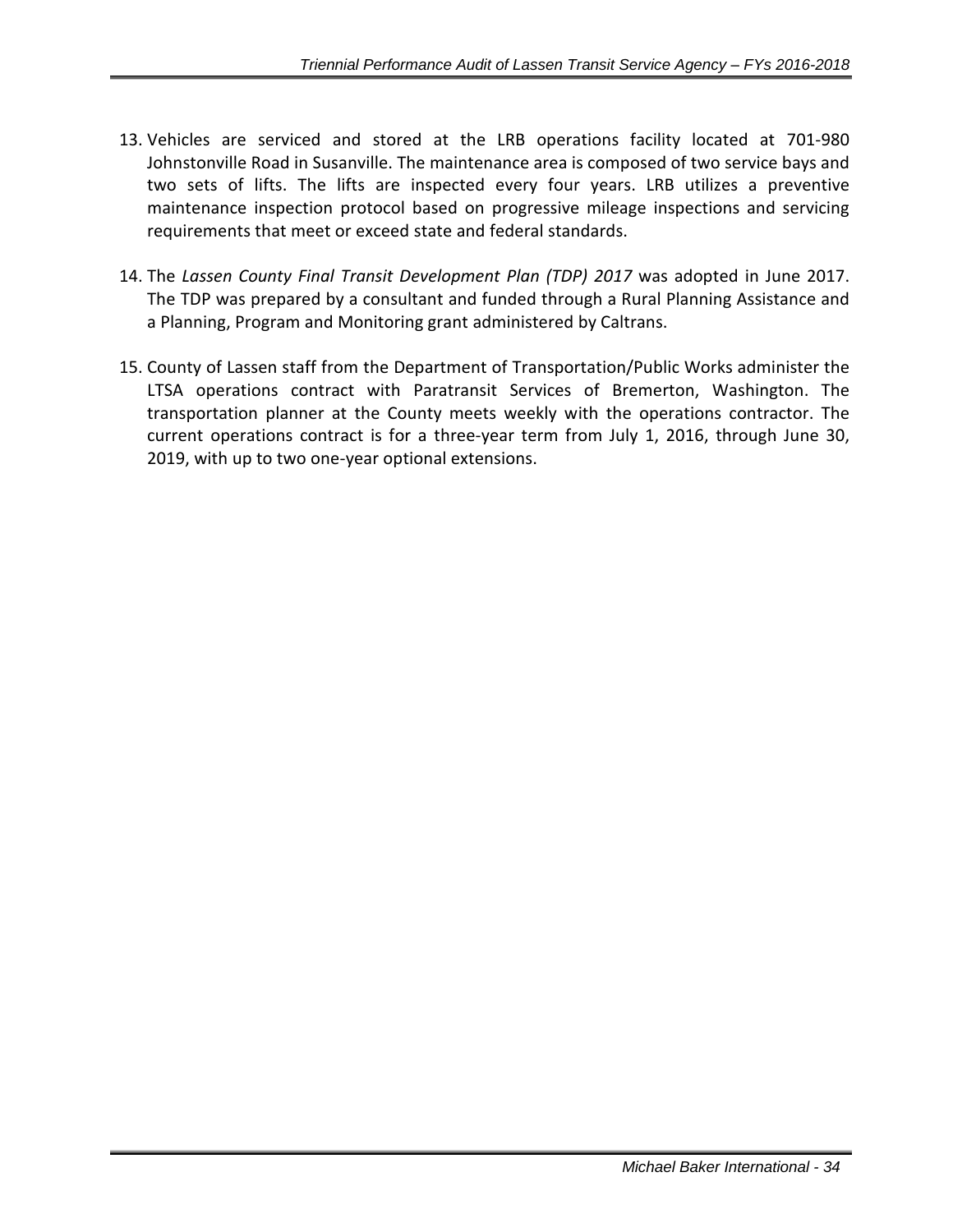### <span id="page-36-0"></span>**Recommendations**

#### **1. Prepare separate State Controller Reports for general public fixed route and specialized dial-a-ride service.**

LTSA's annual *Transit Operators Financial Transactions Report* to the State Controller has historically combined information for both general public (Fixed Route) and specialized service for seniors and persons with disabilities (Dial-A-Ride). Although the State Controller's Office has not provided notice to LTSA, written instructions by the State to prepare this particular report require separate reporting of these modes. In the General Instruction Form completed by LTSA, a selection must be made as to which mode of transit is represented in the report. The options are general public use or elderly/disabled.

The *Transit Operators Financial Transactions Report Instructions* contain the following passages under the General Instruction Form:

*Transit operators providing two types of service, (general public use and transit service exclusively for the elderly/handicapped) must complete a separate report for each type of service.* 

*... Check one box only, either "General Public Use" or "Elderly Handicapped", not both. Those agencies providing a service to the general public and an exclusive service to the elderly or handicapped must file a separate report for each type of service.*

The submission of separate reports to the State Controller will demonstrate LTSA's proactive approach to compliance with State reporting instructions.

#### **2. Ensure that LTSA expenditures are reflected accurately in the annual fiscal and compliance audits as part of an enhanced financial oversight effort.**

This recommendation is being carried over from the prior audit for implementation, which suggested that staff who have financial management and reporting responsibility would benefit from additional training in governmental accounting, use of accounting software, and transit funding so that they can have a more proactive role in the financial management of LTSA.

The County auditor is tasked with oversight of LTSA's finances. The Independent Auditor's Report and Finding 2018-001 on the Schedule of Findings in the FY 2018 fiscal and compliance audit qualified their finding on LTSA's financial statements due to the commingling of certain administrative expenses and revenues with LCTC in the County's Fund 128 in fiscal years FY 2016-17. This issue could result in the understatement or overstatement of cash and net position reported in LTSA's financial statements. Based on the FY 2018 fiscal audit, operating costs increased by 21 percent, attributed to the commingling of certain administrative expenses and revenues with LCTC in the County's